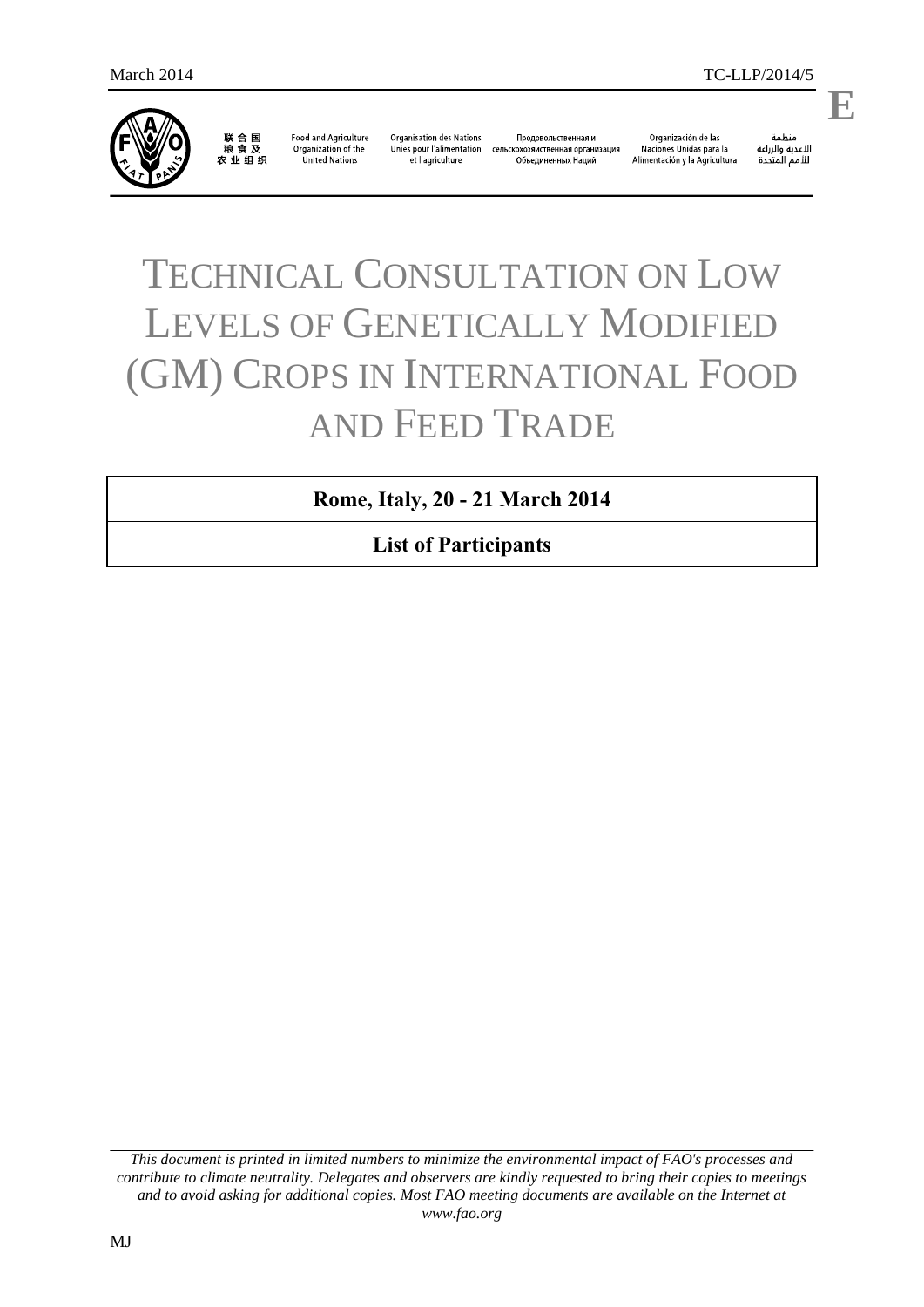## **LIST OF PARTICIPANTS LISTE DES PARTICIPANTS LISTA DE PARTICIPANTES**

# **AFGHANISTAN - AFGANISTÁN**

Ahmad Wali AMINEE Micronutrient Officer Public Nutrition Department Ministry of Public Health Kabul Phone: + 0039-700050741 Fax: 068611009 Email: amineeahmadwali@gmail.com

Abdul Razak AYAZI Agriculture Attache Alternate Permanent Representative to FAO Rome Phone: 068611009 Fax: 0686322939 Email: arayazi@hotmail.com

# **ALGERIA - ALGÉRIE - ARGELIA**

Amina Amal BENCHEHIDA Chef de Bureau à la Direction de la Protection des Végétaux et du Controle Technique au Ministère de l'Agriculture et du Développement Rural Email: a.benchabane@ensa.dz

## **ANGOLA**

Florêncio Mariano da Conceição e ALMEIDA Ambassadeur Représentant permanent auprès de la FAO Rome

Carlos Alberto AMARAL Conseiller Représentant permanent suppléant auprès de la FAO Rome

Manuel DOMINGOS Conseiller Représentant permanent suppléant auprès de la FAO Rome

## **ARGENTINA - ARGENTINE**

 Martín LEMA Director de Biotecnología Ministerio de Agricultura, Ganadería y Pesca Buenos Aires Phone: +541143492070 Email: mlema@minagri.gob.ar

Gustavo INFANTE Ministro Encargado de Negocios a.i. Representante Permanente Adjunto ante la FAO Roma

Andrea REPETTI Representante Permanente Alterna ante la FAO Roma

# **ARMENIA - ARMÉNIE**

Hermine ARSHAKUNI Leading specialist at Food safety risk management department State Service for Food Safety Ministry of Agriculture of the Republic of Armenia Phone: +374 55 070495 Email: herminearshakuni@gmail.com

## **AUSTRALIA - AUSTRALIE**

Robyn CLELAND Assistant Secretary Regulatory Practice and Compliance Branch Office of the Gene Technology Regulator Email: robyn.cleland@ogtr.gov.au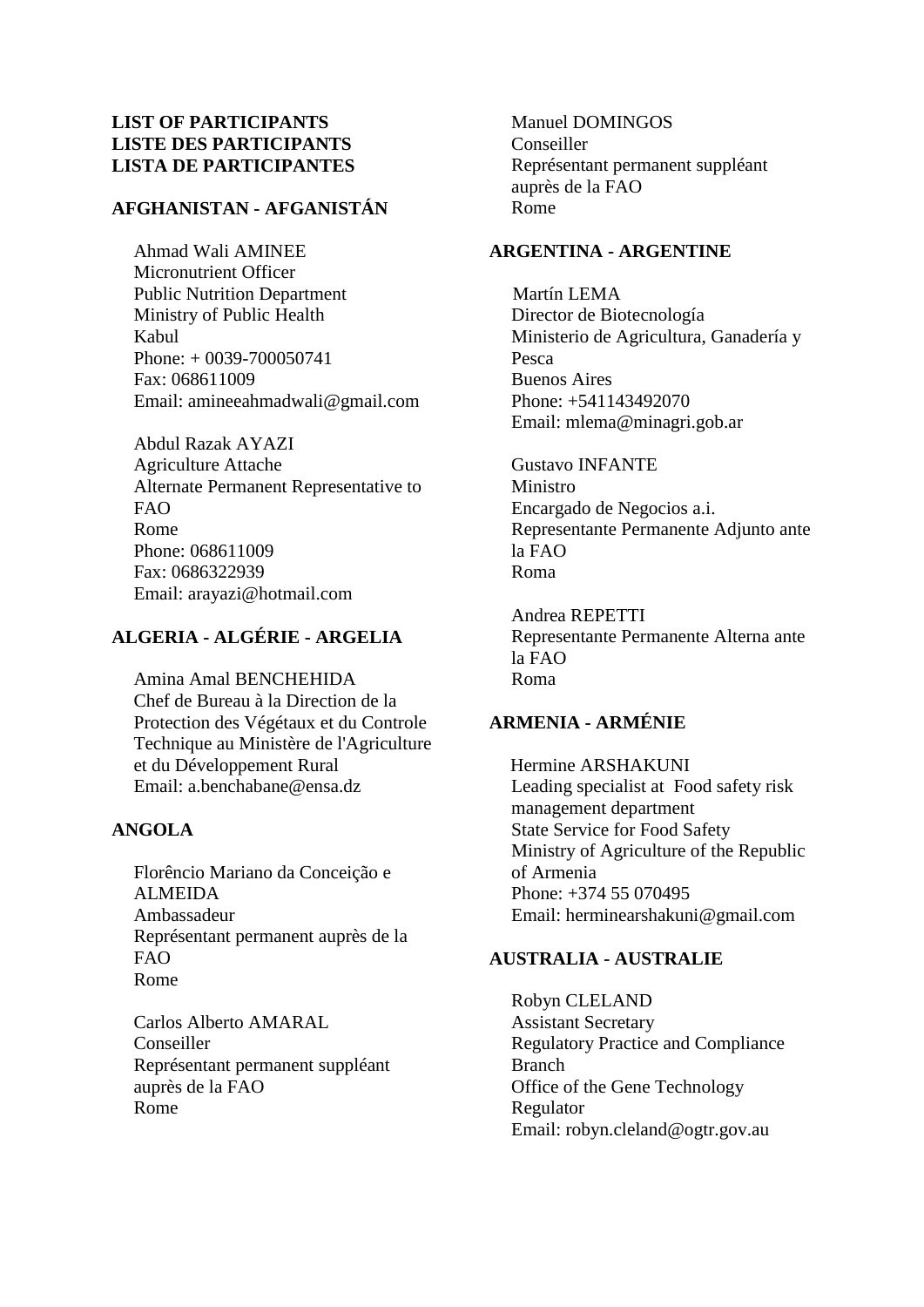Christie DOWNARD Assistant Director Agricultural Productivity Division Department of Agriculture Email: christie.downard@daff.gov.au

#### **AUSTRIA - AUTRICHE**

Bernhard JANK Scientific Expert Federal Ministry of Health Vienna Phone: +43 1 71100 4481 Fax: +43 1 713 7952 Email: bernhard.jank@bmg.gv.at

Alexandra RIBARITS Austrian Agency for Health and Food Safety (AGES) Vienna Phone: +43 50 555-34914 Fax: +43 50 555-34808 Email: alexandra.ribarits@ages.at

Natalie FEISTRITZER Counsellor (Agricultural Affairs) Permanent Reprsentative to FAO Rome Phone: 068440141 Email: natalie.feistritzer@bmeia.gv.at

#### **BANGLADESH**

Md. Mafizur Rahman Counsellor (Economic Affairs) Alternate Permanent Representative to FAO Rome Phone: 39 3895558660 Email: ecromebd7@gmail.com

#### **BELGIUM - BELGIQUE - BÉLGICA**

Eline RADEMAKERS Expert Novel Foods and GMO's Federal Public Health, Food Chain Safety and Environment Brussels Phone: 003225247383

## **BENIN - BÉNIN**

Clément AGBANGLA Professor University of Abomey-CalaviMinistry of Higher Education and Scientific Research Phone: (229) 66445007 Email: clement.agbangla@gmail.com

# **BHUTAN - BHOUTAN - BHUTÁN**

Kinley PELDEN Chief Quality Control & Quarantine Division Agriculture & Food Regulatory Authority Bhutan Email: kinleypelden@gmail.com

Tashi YANGZOM Regulatory & Quarantine Officer Bhutan Email: tashiyanz@gmail.com

## **BOTSWANA**

Rosinah Pitinayne-Modise Food Safety Officer Food Safety Unit/Public Health Ministry of Health Botswana Phone: 0026772624993 Fax: 002673902092 Email: rpitinyane@gov.bw

# **BRAZIL - BRÉSIL - BRASIL**

PEDRO ARCURI EMBRAPA Liaison Officer for Multilateral, Regional & National Entities in Europe

## **BULGARIA - BULGARIE**

Lubomir IVANOV Ambassador Permanent Representative to FAO Rome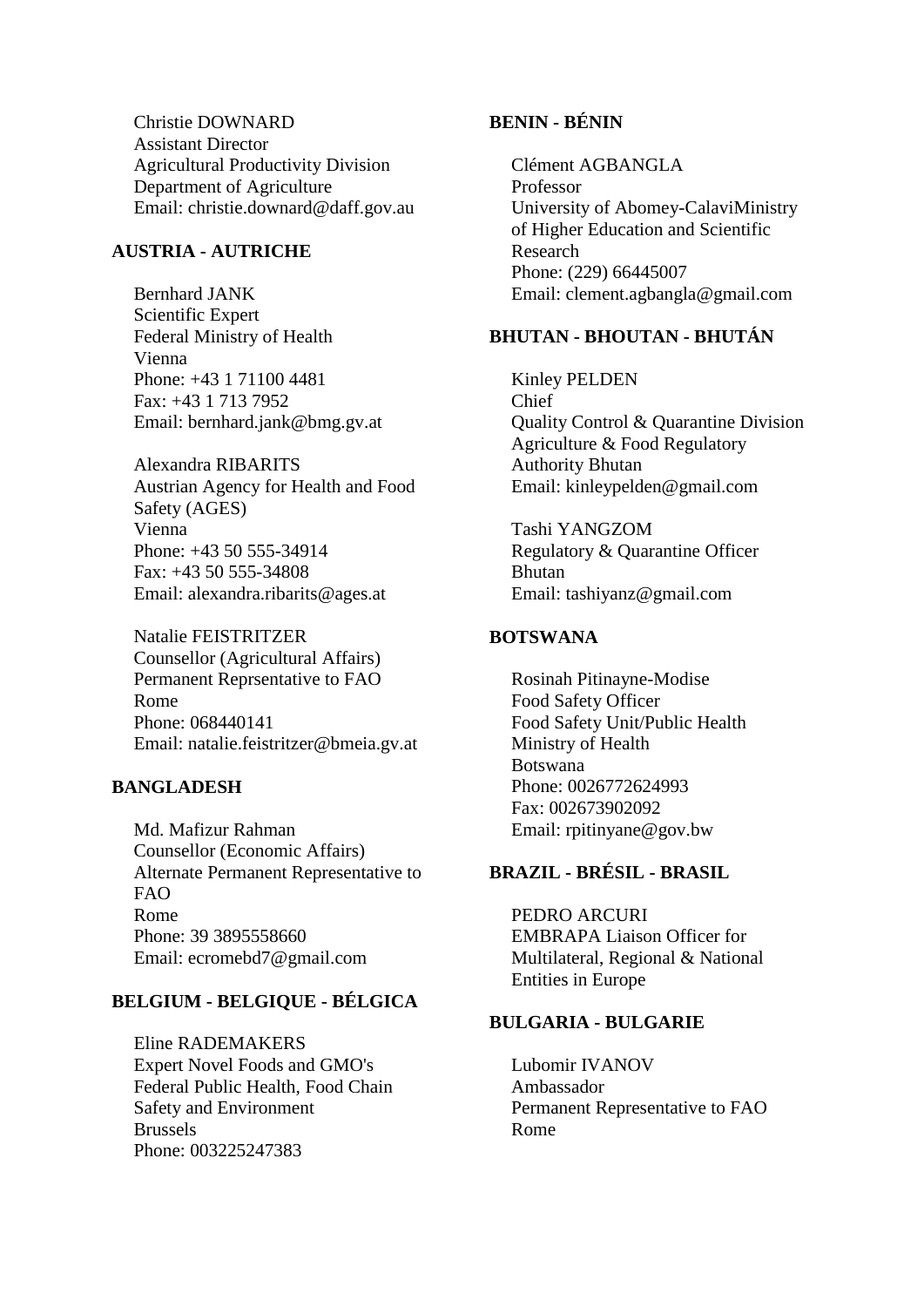#### **BURUNDI**

Dismas HAVYARIMANA Directeur Général de l'industrie au Ministère du Commerce, de l'Industrie, Postes et Tourisme Phone: 00257 79 19 44 33 Email: dismashavyarimana@yahoo.fr

### **CAMEROON - CAMEROUN - CAMERÚN**

Moungui MEDI Deputy Permanent Representative Email: medimoungui@yahoo.fr

Charles S. NYING Chef de service, Produits agricoles, semences et plants Phone: 00237756670000 Email: nyingcha@yahoo.com

## **CANADA - CANADÁ**

Frédéric SEPPEY Director General and Chief Ag Negotiator Trade Agreements and Negotiations Directorate Agriculture and Agri-Food Canada Phone: (001) 613-773-0985 Fax: (001) 613-773-1755 Email: frederic.seppey@agr.gc.ca

Veronica MCGUIRE Executive Director Program, Regulatory & Trade Policy Canadian Food Inspection Agency (CFIA) Phone: (001) 613-773-5751 Fax: (001) 613-773-5799 Email: veronica.McGuire@inspection.gc.ca

Kirsten FINSTAD Deputy Director Technical Trade Policy Division Agriculture and Agri-Food Canada Phone: (001) 613-773-0662 Fax: (001) 613-773-1616 Email: kirsten.finstad@agr.gc.ca

Sher BUSHELL-VIAU Manager, Program Policy Integration Division Canadian Food Inspection Agency Phone: (001) 613 773 5857 Email: sherrilee.bushellviau@inspection.gc.ca

Sandy BEYKO Senior Trade Policy Officer Sanitary and Phytosanitary Measures Division Department of Foreign Affairs Trade and Development Canada Phone: (001) 613-944-8977 Fax: (001) 613-943-0346 Email: sandy.beyko@international.gc.ca

## Eric ROBINSON Alternate Permanent Representative of Canada to the Food and Agriculture Agencies of the UN Canadian Embassy in Rome Phone: (011) 39-06854442554 Fax: (011) 39-06854442930 Email:

eric.robinson@international.gc.ca

## **CHAD - TCHAD**

Himeda MAKHLOUF Technologue Alimentaire et Nutritionnis Responsable Adjoint du C.N.N.T.A Chad Phone: (00235) 66 37 47 56 Email: himedamakhlouf@yahoo.fr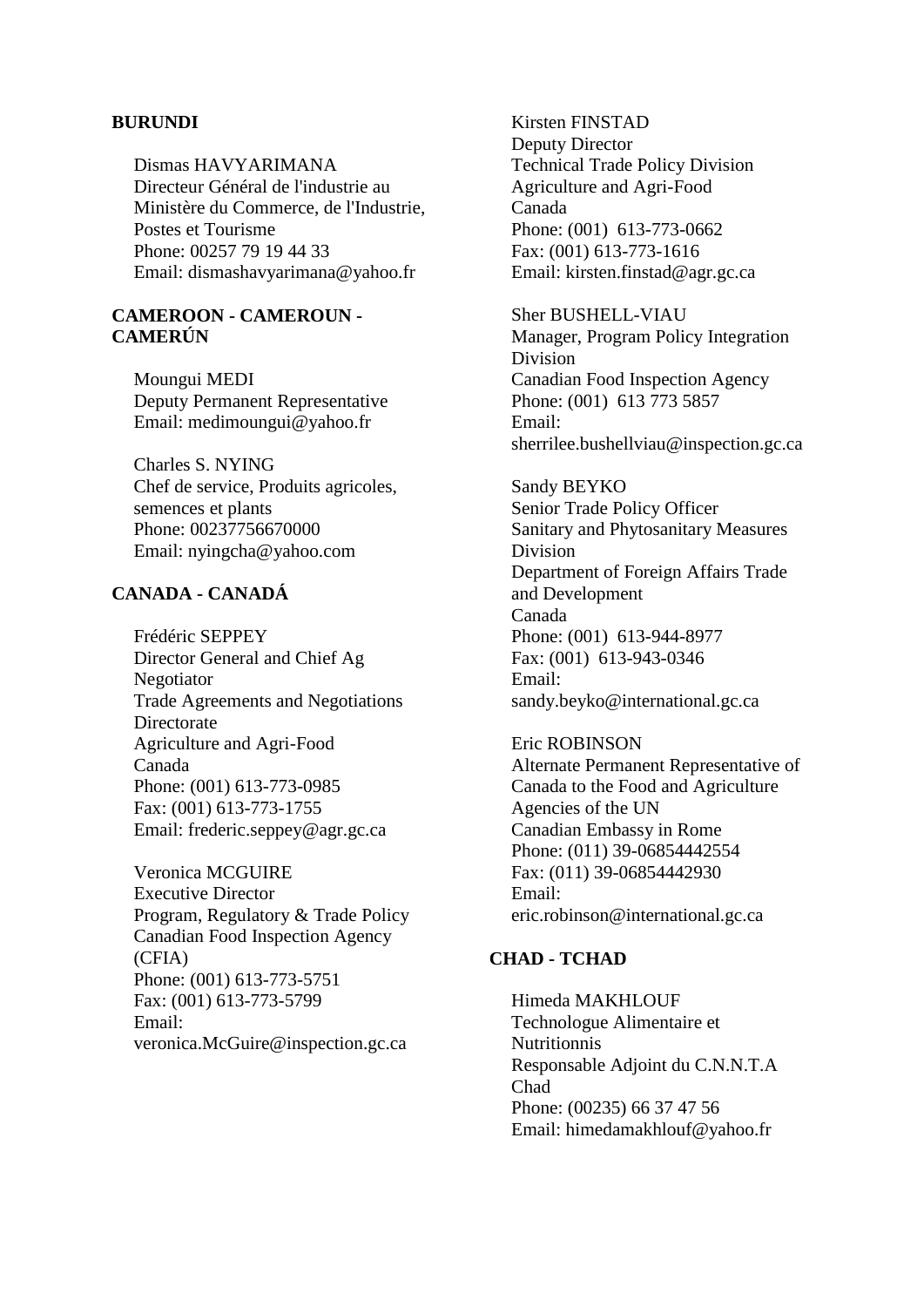#### **CHILE - CHILI**

Teresa AGUERO Analista temas ambientales, recursos genéticos y bioseguridad Departamento de Política Agraria Oficina de Estudios y Políticas Agrarias - ODEPA Ministerio de Agricultura Santiago Phone: (56-2)2 397 30 39 Fax: (56-2) 2397 30 44 Email: taguero@odepa.gob.cl

Alejandra GUERRA Consejero Representante Alterno ante la FAO Phone: 06 844091 Email: aguerra@chileit.it

#### **CHINA - CHINE**

Jianping KOU Division Director GMO Safety and IRP Division of Department of Science, Technology and Education MOA Phone: 0086 10 59193073 Fax: 0086 10 59193072 Email: gmo@agri.gov.cn

Yufa PENG Researcher Institute of Plant Protection Chinese Academy of Agricultural **Sciences** Phone: 0086 1059192439 Fax: 0086 10 59193621 Email: yfpeng@vip.qq.com

Zhixing WANG Researcher Biotechnology Research Institute Chinese Academy of Agricultural **Sciences** Phone: 0086 1059192439 Fax: 0086 10 59193621 Email: wangcotton@126.com

## **COSTA RICA**

Estela Blanco Solis Representante Permanente Alterna

Orlando Guzman Vasquez Representante Permanente Alterno

Simone Chiaramonte Asistente

## **CROATIA - CROATIE - CROACIA**

Hrvoje FULGOSI

#### **CUBA**

Silvia Maria ALVAREZ ROSSELL REPRESENTANTE ADJUNTO ANTE ORGANISMOS INTERACIONALES REPRESENTACION PERMANENTE DE CUBA Phone: 06571724304 Fax: 065745445 Email: adjuntocuba@ecuitalia.it

Luis Alberto MARIN LLANES REPRESENTANTE ALTERNO ANTE ORGANISMOS INETRNACIONALES REPRESENTACION PERMANENTE DE CUBA Phone: 06571724308 Fax: 065745445 Email: alternocuba@ecuitalia.it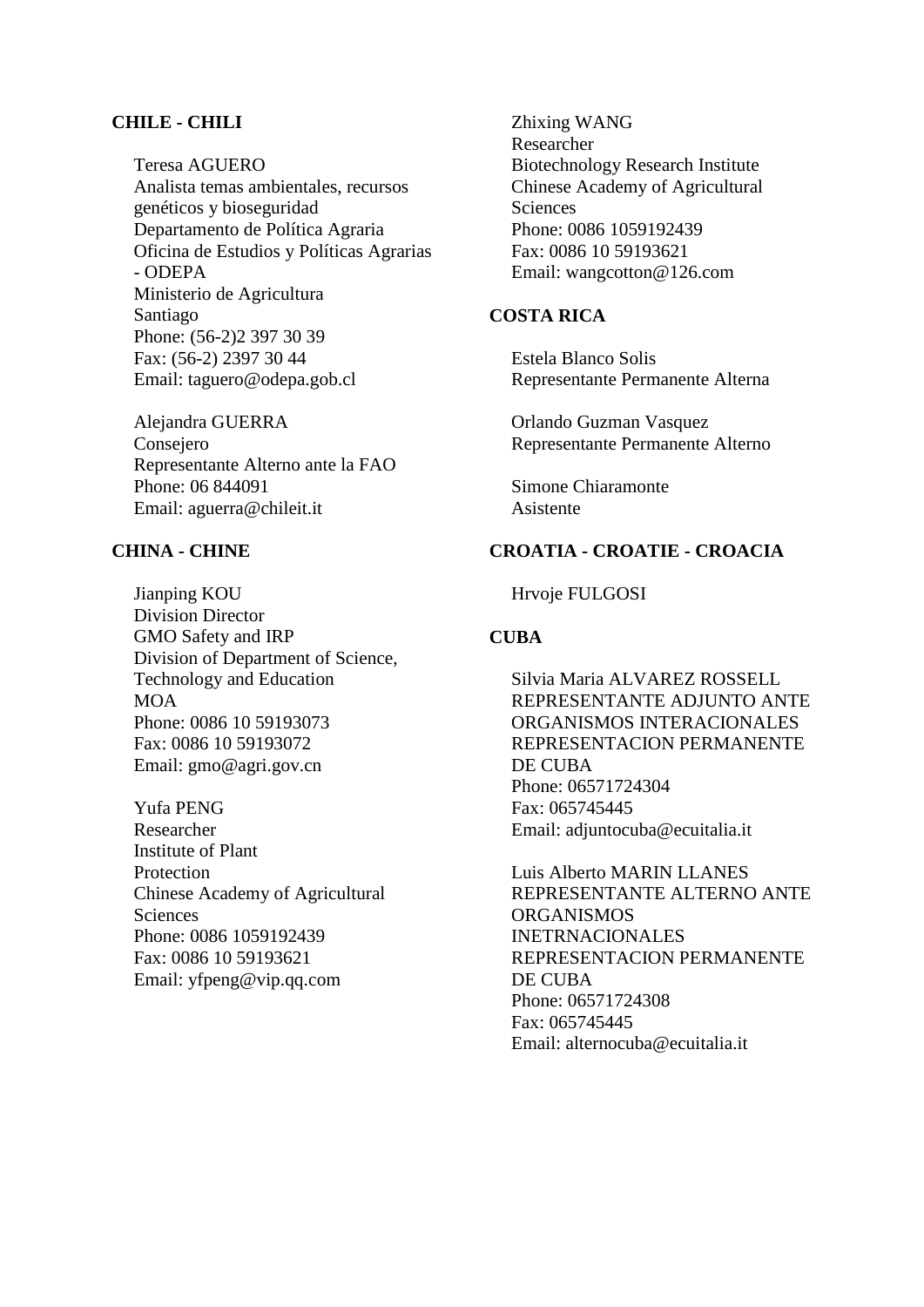#### **CYPRUS - CHYPRE - CHIPRE**

George POULIDES Ambassador Permanenent Representative to FAO Rome Phone: +39 06 6865758 Fax: +39 06 68803756 Email: faoprcyp@tin.it

Spyridon ELLINAS Alternate Permanent Representative to  $FAO$ Rome Phone: +39 06 6865758 Fax: +39 06 68803756 Email: saellinas@hotmail.com

## **CZECH REPUBLIC - RÉPUBLIQUE TCHÈQUE - REPÚBLICA CHECA**

Jozef `pánik Permanent Representative of the Czech Republic to FAO and WFP Phone: 3357356292 Email: jozef\_spanik@mzv.cz

## **CÔTE D'IVOIRE**

Stanislas Dewinther TAPE Président du Comité Résidus de Pesticides Codex, Sous-Directeur de la qualité Lanena Ministère de l'Industrie Phone: +22503378706 Email: stantape@gmail.com

## **DEMOCRATIC PEOPLE'S REPUBLIC OF KOREA - RÉPUBLIQUE POPULAIRE DÉMOCRATIQUE DE CORÉE - REPÚBLICA POPULAR DEMOCRÁTICA DE COREA**

Chun Guk KIM Ambassador, Permanent Represntative to the FAO Phone: 0654210090 Fax: 0654220791 Email: ekodpr@alice.it

Chol Min KIM Alternate Permanent Representative to the FAO Phone: 0654210090 Fax: 0654220749 Email: ekodpr@alice.it

Kwang Hyok PANG Deputy Permanent Represnetative to the FAO Phone: 0654210090 Fax: 0654220792 Email: ekodpr@alice.it

## **DENMARK - DANEMARK - DINAMARCA**

Hanne Boskov HANSEN Special adviser Danish Veterinary and Food Administration Chemicals and Food Quality Division Phone: +45 72276651 Email: hbo@fvst.dk

## **DOMINICAN REPUBLIC - RÉPUBLIQUE DOMINICAINE - REPÚBLICA DOMINICANA**

Mario ARVELO Embajador Representante Permanente ante la FAO Roma Email: mario@marioarvelo.org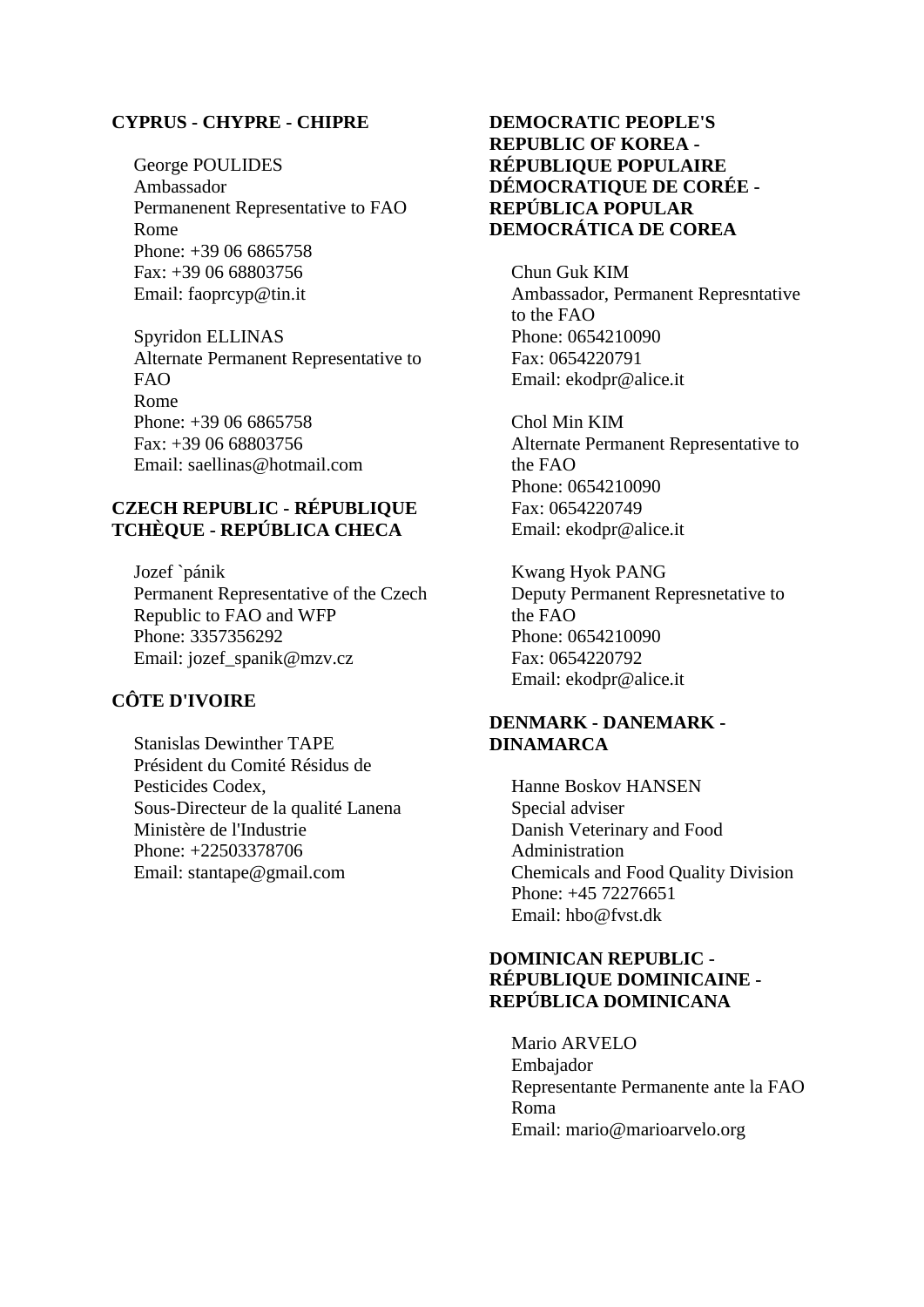Julia Antonia VICIOSO VARELAS Ministra Consejera Representante Permanente Alterna ante la FAO Roma

Rawell TAVERAS ARBAJE Consejero Representante Permanente Alterno ante la FAO Roma

Maria Cristina LAUREANO Primera Secretaria Representante Permanente Alterna ante la FAO Roma

# **ECUADOR - ÉQUATEUR**

Jose Antonio CARRANZA Representante Permanente Alterno ante la FAO

# **EGYPT - ÉGYPTE - EGIPTO**

Ahmed SHALABY Deputy Permanent Representative of Egypt to UN Agencies based in Rome Phone: +39 06 8548956 Fax: +39 06 8542603 Email: egypt@agrioffegypt.it

Khaled EL TAWEEL Second Secretary Phone: +39 06 8440191 Email: kheltaweel@gmail.com Hisham Mohamed Mohamed ELSHESHTAWY Researcher Agriculture Genetic Engineering Research Intistute and Technical Secretary in the National Biosafety Committee Ministry of Agriculture and Land Reclamation Cairo Phone: +202 35734424 Fax: +202 35731574 Email: h.elshishtawy@gmail.com

Ghehan MOHAMED ALMOGHAZY Director Regional Centre - Food and Feed Agricultural Research Center Ministry of Agriculture and Land Reclamation Giza Egypt

Ragaee Ibrahim SAFWAT Senior Veterinary Inspector

Anas SHADI Third Secretary Phone: +39 06 8440191

# **ERITREA - ÉRYTHRÉE**

Yohannes TENSUE First Secretary Alternate Permanent Representative to FAO Rome Phone: 0642741293 Fax: 06 42086806 Email: yohannes\_tensue@live.com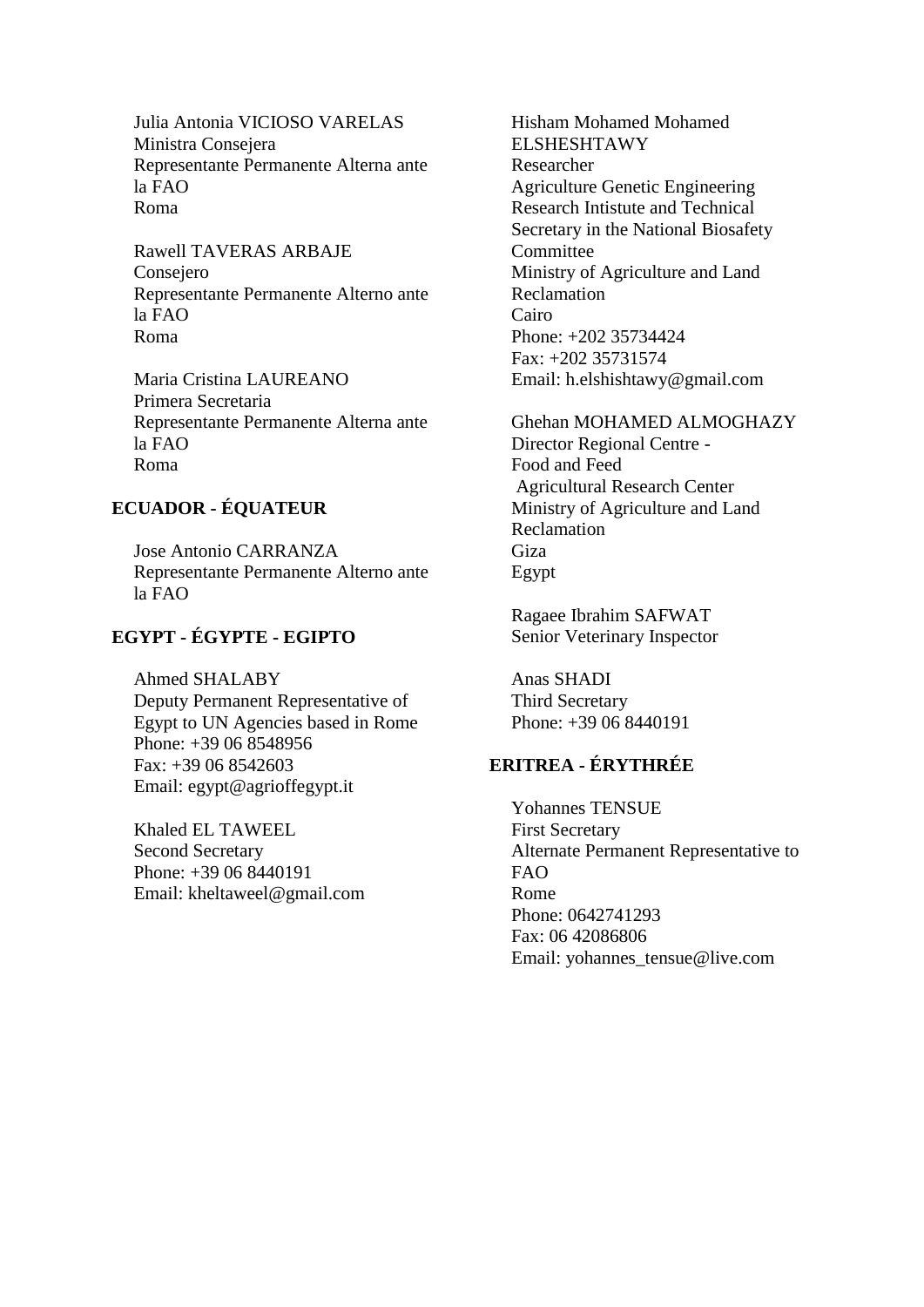## **EUROPEAN UNION (MEMBER ORGANIZATION) - UNION EUROPÉENNE (ORGANISATION MEMBRE) - UNIÓN EUROPEA (ORGANIZACIÖN MIEMBRO)**

Dorotheé ANDRE Head of Unit, Biotechnology Directorate General for Health and **Consumers** DG SANCO European Commission in Brussels Email: Dorothee.Andre@ec.europa.eu

Florence BUCHHOLZER Minister Counsellor Alternate Permanent Representative to FAO Rome Email: Florence.Buchholzer@eeas.europa.eu

Cecilia CAMPANA Intern, EU Delegation in Rome Email: Cecilia.Campana@eeas.europa.eu

Lourdes MAGANA DE LARRIVA Advisor EU Delegation in Rome Email: Lourdes.Magana-De-Larriva@eeas.europa.eu

Beata MOLENDOWSKA Assistant Policy Officer, DG TRADE, Europan Commission Email: beata.molendowska@ec.europa.eu

Pablo PINDADO-CARRION Policy Officer, Biotechnology Directorate General for Health and Consumers DG SANCO European Commission in Brussels Email: Pablo.Pindado-Carrion@ec.europa.eu

Laura SIDDI Intern EU Delegation in Rome Email: Laura.Siddi@eeas.europa.eu

Alessandro VILLA First Counsellor Alternate Permanent Representative to FAO Rome Email: Alessandro.Villa@eeas.europa.eu

Joachim KREYSA

## **FINLAND - FINLANDE - FINLANDIA**

Leena MANNONEN Commercial Counsellor Ministry of Agriculture and Forestry Phone: +358 2951 62177 Email: Leena.Mannonen@mmm.fi

#### **FRANCE - FRANCIA**

Emmanuelle MIRALLES Chargée des questions OGM Qualité et valorisation des denrées alimentaires Ministère des finances Paris Phone: 00 331.44.97.24.06 Fax: 00 331.44.97.30.37 Email: emmanuelle.miralles@dgccrf.finances. gouv.fr

Ségolène HALLEY DES FONTAINES Conseillère affaires agricoles Représentant permanent suppléant auprès de la FAO Rome Phone: 334 626 7724 Email: segolene.halley-desfontaines@diplomatie.gouv.fr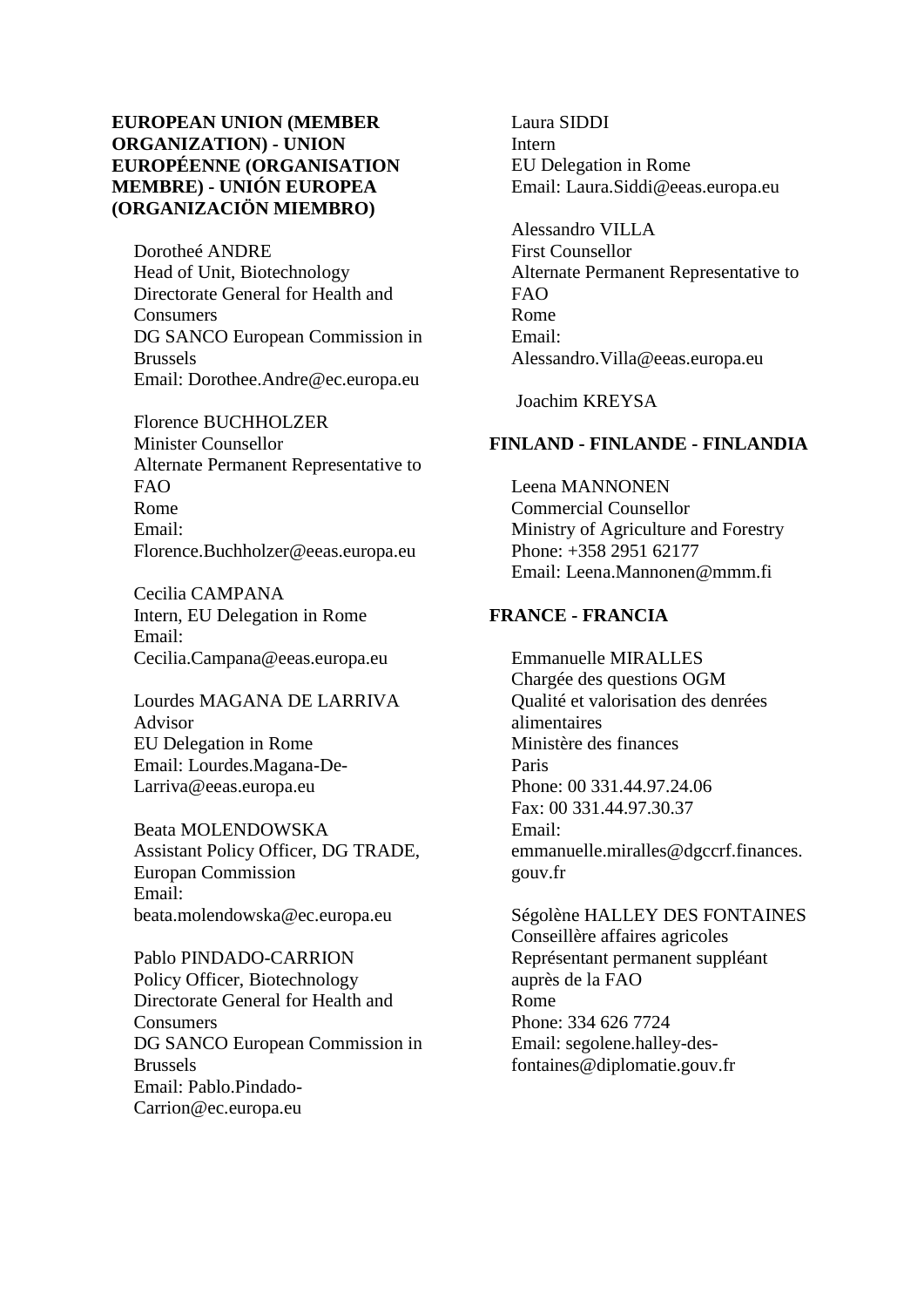Isabelle PION Chargé des sujets "sanitaires, phytosanitaires et biotechnologies" Bureau politique agricole extérieure Service des affaires multilatérales et du développement Direction Générale du Trésor Ministère de l'Economie, des Finances et de l'Industrie Paris Phone: 00 33 1 44 87 20 48 Email: isabelle.pion@dgtresor.gouv.fr

# **GABON - GABÓN**

Effa Effa BRANLY WILFRYD Researcher Institut de Recherches Agronomiques et Forestières (IRAF) Phone: +(241)06274707 Email: branlyeffeffa@gmail.com

## **GERMANY - ALLEMAGNE - ALEMANIA**

Thomas WRIESSNIG Ambassador Permanent Representative to FAO and other International Organizations The Federal Republic of Germany Phone: 0649213206

Ursula MONNERJAHN Desk Officer Division for New Technologies Federal Ministry of Food and Agriculture Germany Phone: +49228995294776

Joachim BENDIEK Head of Division Federal Office of Consumer Protection and Food Safety Germany Phone: +49301844440099

Georg Friedel CRAMER Deputy Permanent Representative to FAO and other International **Organizations** Rome The Federal Republic of Germany Phone: 0649213206

Birgit WINKEL Federal Agency for Nature Conservation GMO-regulation, Biosafety Phone: 06-49213206

## **GHANA**

Evelyn A. STOKES-HAYFORD Ambassador Permanent Representative to FAO Rome Phone: +390686217191 Fax: +390686325762 Email: ambassador@ghanaembassy.it

Josephine NKETSIA-TABIRI Consultant Ghana Focal Point Ministry of Food and Agriculture Accra Phone: +233 244 637 057 Fax: +233 302 663036 Email: josephinetabiri@yahoo.co.uk

Nii QUAYE-KUMAH Minister Counsellor Alternate Permanent Representative to FAO Rome Phone: +39 3890 165 333 Fax: +39 0686 325 762 Email: nii.quaye.kumah@gmail.com

# **GREECE - GRÈCE - GRECIA**

Nike-Ekaterini KOUTRAKOU Minister Counsellor Deputy Permanent Representative to FAO Rome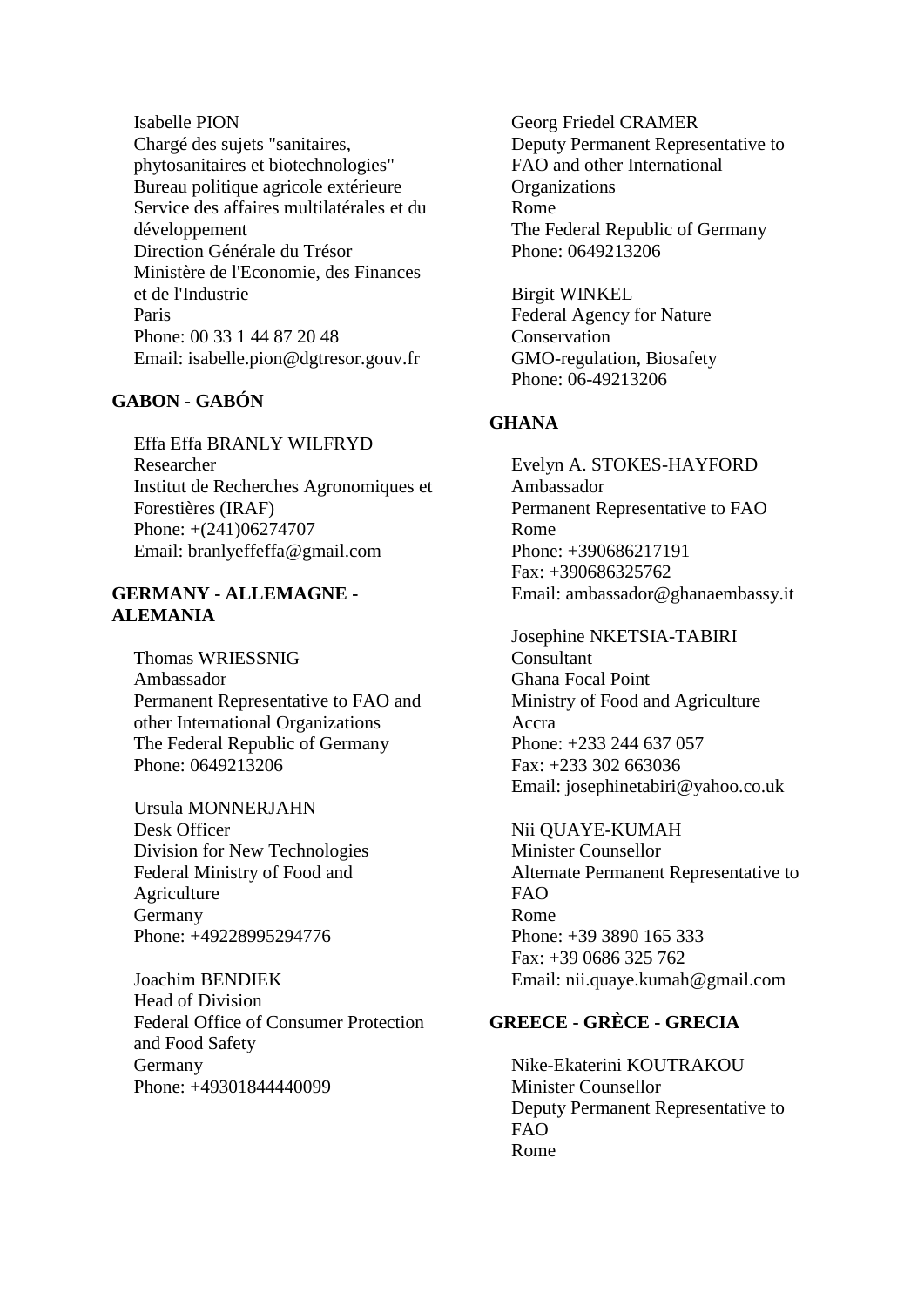Sarantis ANDRICOPOULOS Special Advisor Permanent Representation to FAO Rome

## **HONDURAS**

Carmelo RIZZO PERALTA Embajador Representante Permanente ante la FAO Roma Email: melrizzo@gmail.com

Mayra REINA Ministro Consejero Representante Permanente Adjunto ante la FAO Roma Phone: 333 7942650 Email: mayarareina@libero.it

# **HUNGARY - HONGRIE - HUNGRÍA**

Hajnalka HOMOKI GMO Expert Biodiversity and Gene Conservation Unit Department for Strategy Ministry of Rural Development **Budapest** Phone: +36 1 795 2076 Fax: +36 1 301 4646 Email: hajnalka.homoki@vm.gov.hu

# **INDONESIA - INDONÉSIE**

Tazwin HANIF Counsellor Alternate Permanent Representative to FAO Rome Phone: +39-06-420 0911 Fax: +39-06-488 0280 Email: tazwin.hanif@kemlu.go.id

## **IRAN (ISLAMIC REPUBLIC OF) - IRAN (RÉPUBLIQUE ISLAMIQUE D') - IRÁN (REPÚBLICA ISLÁMICA DEL)**

Seyed Aminollah TAGHAVI MOTLAGH SEYED A. Ambassador and Permanent Representative of the I.R.Iran to FAO Phone: 06/5780334 Fax: 06/5747636 Email: missiranfao@missiranfao.191.it

Alireza MOHAJER A. Alternate and Permanent Rerpesentative of the I.R.Iran to FAO Phone: 06/5780334 Fax: 06/5747636 Email: missiranfao@missiranfao.191.it

# **ITALY - ITALIE - ITALIA**

Ugo MARCHESI

Anna Rita MOSETTI

# **JAPAN - JAPON - JAPÓN**

Yumi KISAKA Deputy Director Ministry of Healty,Labour and Welfare Tokyo Phone: +81-3-3595-2341 Email: kisaka-yumi@mhlw.go.jp

Yukiko MORIYAMA Section Chief Policy Planning and Communication Division Department of Food Safety, Pharmaceutical and Food Safety Bureau Ministry of Health, Labour and Welfare Tokyo Phone: +81-3-3595-2337 Email: moriyama-yukiko@mhlw.go.jp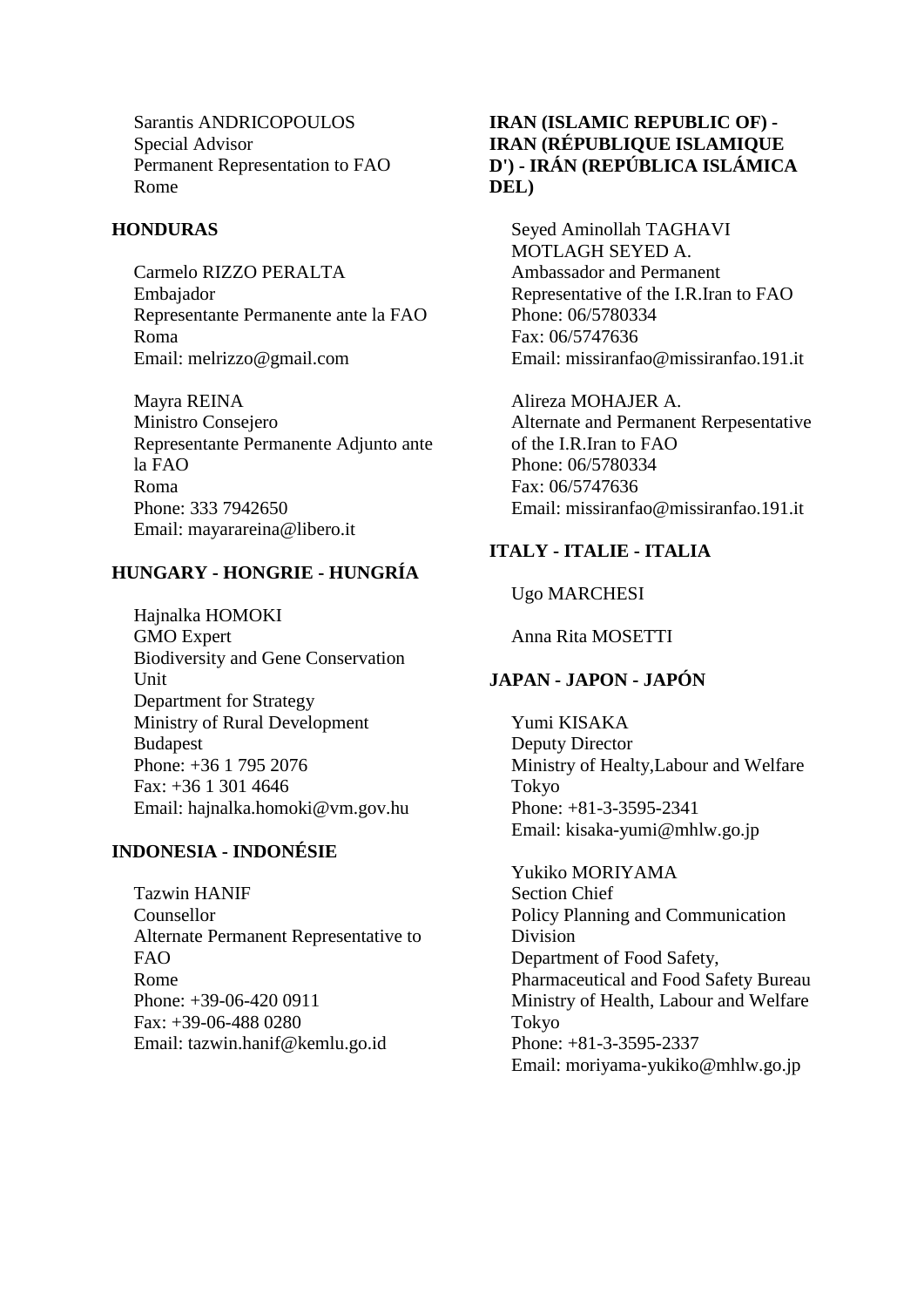#### **JORDAN - JORDANIE - JORDANIA**

Fiesal R.S. AL ARGAN Deputy Permanent Representative of the Hashemite Kingdom of Jordan to FAO Phone: 06 86205303 Fax: 06 8606122 Email: embroma@jordanembassy.it

## **KENYA**

JOSEPHINE WANGARI GAITA AMBASSADOR/PERMANENT REPRESENTATIVE Phone: 068082714

FABIAN SUMBA MUYA ALTERNATE PERMANENT REPRESENTATIVE Phone: 068082714

WILLY K. TONUI CHIEF EXECUTIVE OFFICER National Biosafety Authority Kenya Phone: +254721283353 Email: ceo@biosafetykenya.go.ke

## **KUWAIT - KOWEÏT**

Yousef JHAIL Counsellor Chargé d'Affaires, a.i. Deputy Permanent Representative to FAO Rome Phone: 0039065754598 Email: kuwait\_FAO@tiscali.it

Salah ALBAZZAZ Assistant Permanent Representative of Kuwait to FAO Permanent Representation of the State of Kuwait to FAO Rome

Manar ALSABAH Attaché Alternate Permanent Representative to FAO Rome

## **LATVIA - LETTONIE - LETONIA**

Olga ORLOVA Food Safety, Plant Protection and Biotechnology Counsellor Permanent Representation of the Republic of Latvia to the EU Belgium Phone: +32 (0) 2 238 3145 Fax: +32 (0) 2 238 3250 Email: olga.orlova@mfa.gov.lv

## **LIBERIA - LIBÉRIA**

Mohammed S. SHERIFF Ambassador ad hoc Chargé d'Affaires a.i. Permanent Representative to FAO Rome Phone: (+39) 06 35453399 Fax: (+39) 06 35344729 Email: liberiaembassy@hotmail.com

A. Haruna-Rashid KROMAH **Secretary** Embassy of the Republic of Liberia Rome Phone: (+39) 06 35453399 Fax: (+39) 06 35344729 Email: Liberiaembassy@hotmail.com

#### **LITHUANIA - LITUANIE - LITUANIA**

Kestutis TARNAUSKAS Permanent representative to FAO Phone: +390687767370 Fax: +39068559053 Email: kestutis.tarnauskas@zum.lt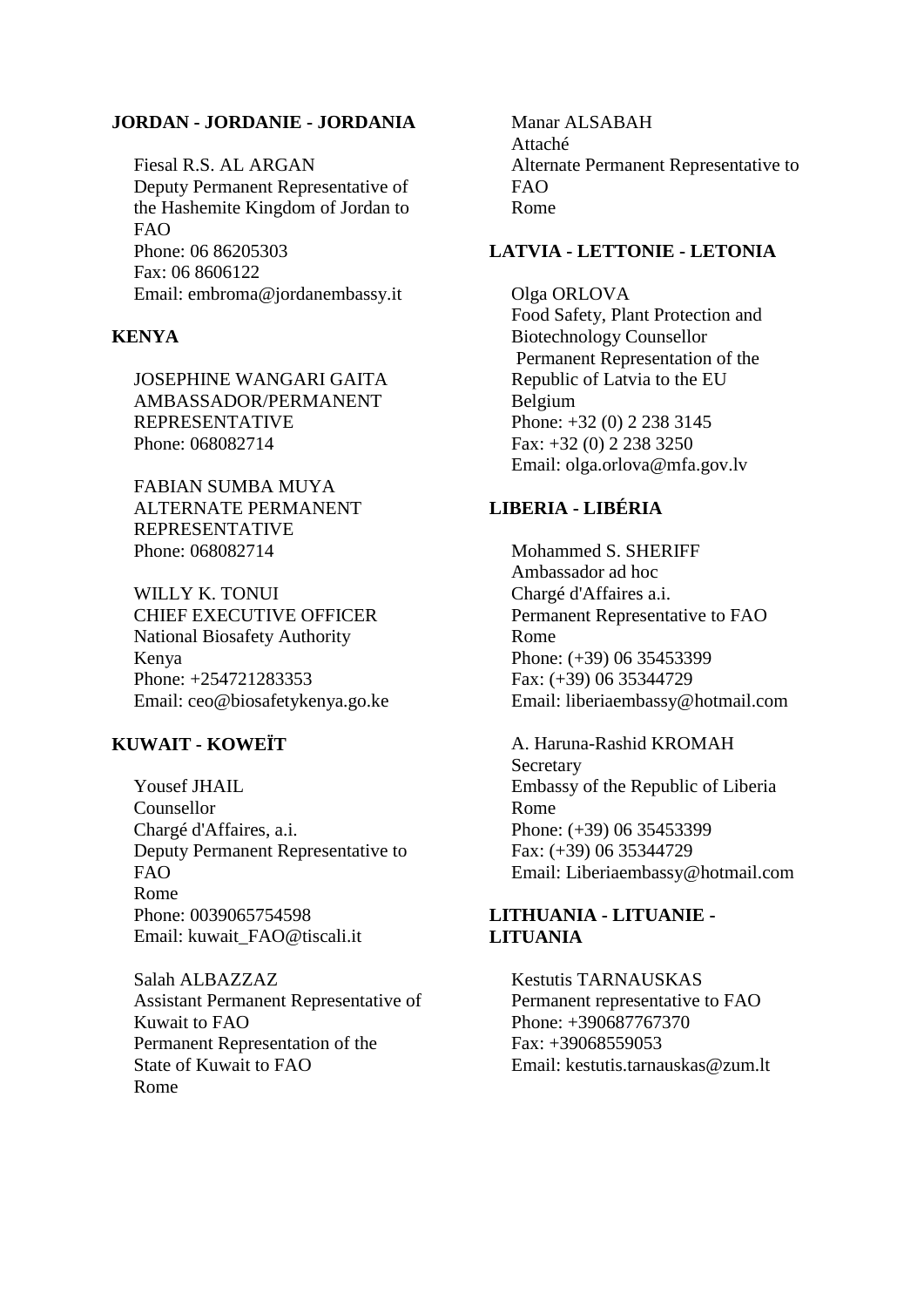Laima CIGRIEJUTE VITKAUSKIENE Deputy permanent representative to  $FAO$ Phone: +390687767370 Fax: +39068559053 Email: laima.cigriejute@zum.lt

#### **MADAGASCAR**

Nirina Sitefana RATAHINJANAHARY Responsible Quality Ministry of Trade Antananarivo Email: rnirina\_tahina2008@yahoo.fr

## **MALAYSIA - MALAISIE - MALASIA**

Dzulkifli ABD WAHAB Attaché (Agricultural Affairs) Deputy Permanent Representative to FAO Rome

Johnny ANDREW Head of Corporate and Management Section Department of Biosafety Ministry of Natural Resources and Environment Putrajaya

Amir Hamzah HARUN Assistant Agricultural Attaché Alternate Permanent Representative to FAO Rome

## **MEXICO - MEXIQUE - MÉXICO**

PEDRO MACÍAS CANALES DIRECTOR DE BIOSEGURIDAD DE OGM'S SENASICA/SAGARPA Email: pedro.macias@senasica.gob.mx

ROSA INÉS GONZÁLEZ TORRES SUBDIRECTORA DE COMUNICACIÓN Y DIVULGACIÓN DE BIOTECNOLOGÍA Y BIOSEGURIDAD, COMISIÓN INTERSECRETARIAL DE BIOSEGURIDAD DE LOS ORGANISMOS GENÉTICAMENTE MODIFICADOS, CIBIOGEM

ALAN ROMERO ZAVALA REPRESENTANTE ALTERNO DE MÉXICO ANTE LOS ORGANISMOS INTERNACIONALES CON SEDE EN ROMA

#### **MONGOLIA - MONGOLIE**

Enkhbayar BUDBAZAR Counsellor Deputy Permenant Representative to FAO Rome Phone: (+39)3662334451 Fax: (+39)068540536 Email: enkhbayar@mfa.gov.mn

Battsetseg TSOGTOO Food Safety Officer Coordination Department of Food Production Policy Implementation Ministry of Industry and Agriculture Ulaanbaatar Phone: +976-51261687 Fax: (+39)068540536 Email: Batsuko99@yahoo.com

#### **MOROCCO - MAROC - MARRUECOS**

Amar TAHIRI Chief, Division of Control of seeds and seedlings National Office for Food Safety Products (ONSSA) Ministry of Agriculture and Maritime **Fisheries** Rabat, MOROCCO Email: amar.tahiri@gmail.com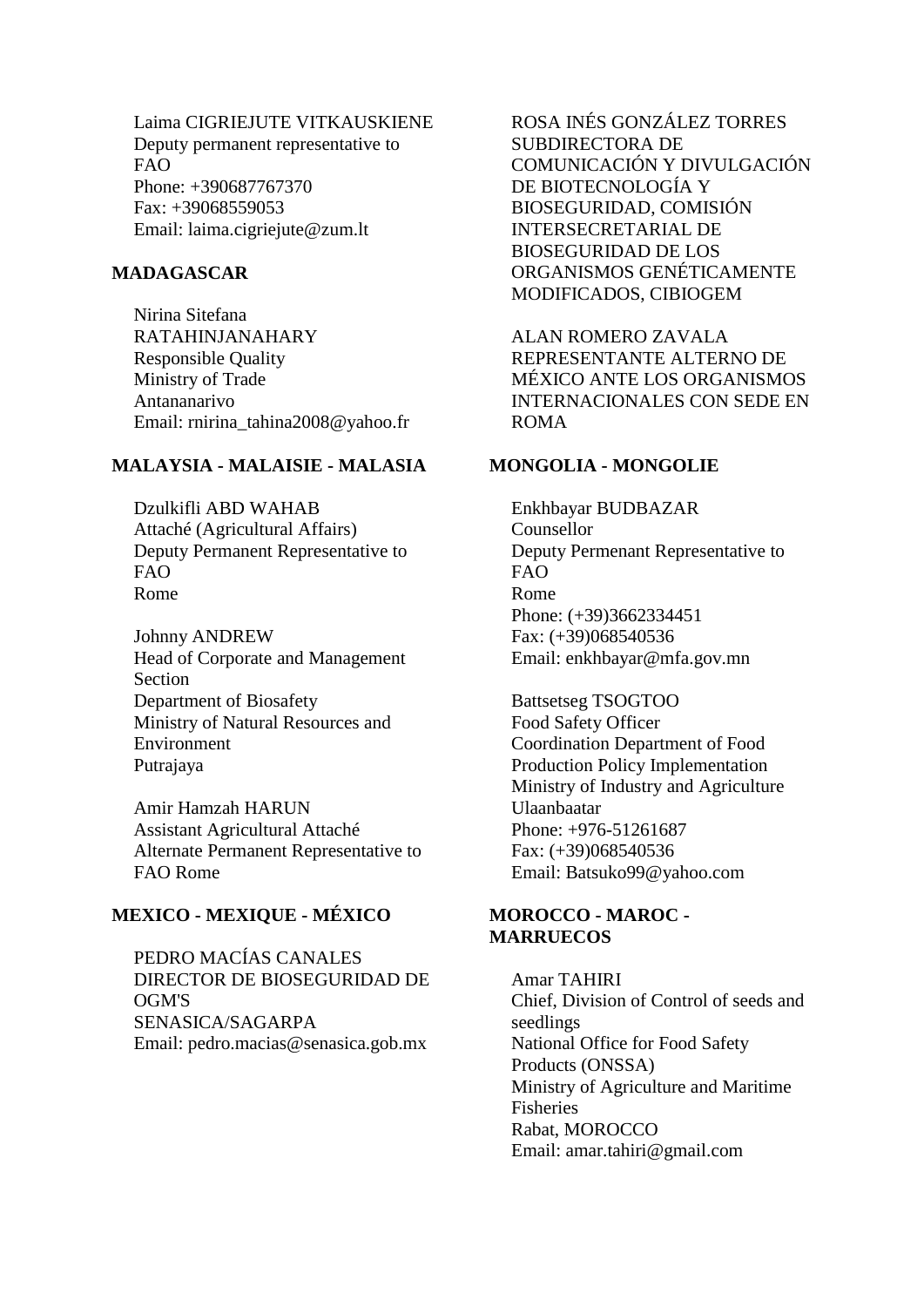Driss IRAQI Chercheur à l'INRA Rabat Morocco

Abdelali LAAMARI Economiste Institut National de la Recherche Agronomique **Settat** 

# **NEPAL - NÉPAL**

Jiwan Prava LAMA Director General Department of Food Technology and Quality Control Babarmahal Kathmandu, Nepal Phone: +977-9841491721 Email: jiwanlama@gmail.com

## **NETHERLANDS - PAYS-BAS - PAÍSES BAJOS**

Ana VILORIA ALEBESQUE Senior Policy Officer Nutrition, Health Protection and Prevention Department Ministry of Health, Welfare and Sport The Hague Phone: +31 (0)70- 340 6482/ 340 5865 Email: ai.viloria@minvws.nl

Bart CRIJNS Policy Officer Biotechnology (GMO's) Ministry of Economic Affairs The Hague Phone: +31 6 38825516 Email: b.j.m.crijns@minez.nl

# **NIGERIA - NIGÉRIA**

Lawan Danjuma SULEIMAN Ag. Director Food and Industrial Biotechnology Department National Biotechnology Debelopment Agency Nigeria Phone: +2348071721620 Email: lawan123@yahoo.com

## **NORWAY - NORVÈGE - NORUEGA**

Knut BERDAL Ministry of Agriculture and Food Phone: +4722249202/+4741452720 Email: knut.berdal @lmd.dep.no

# **OMAN - OMÁN**

Nasr Saif Abdullah AL SHAMSI Assistant Director of Plant Quarantine Ministry of Agriculture & Fisheries Wealth Oman Phone: 00968 99206543 Email: nalshamsi74@gmail.com

## **PAKISTAN - PAKISTÁN**

Sameerah YUNIS Assistant Director National Biosafety Centre (NBC) Pakistan Environmental Protection Agency (Pak-EPA) Climate Change Division, Islamabad, Pakistan Phone: +92 51 9235764 Email: sameerahyunis@gmail.com

# **PANAMA - PANAMÁ**

# GUIDO MARTINELLI ENDARA

## MARGARITA QUINONES RUEDAS

Maria Giulia DE CASTRO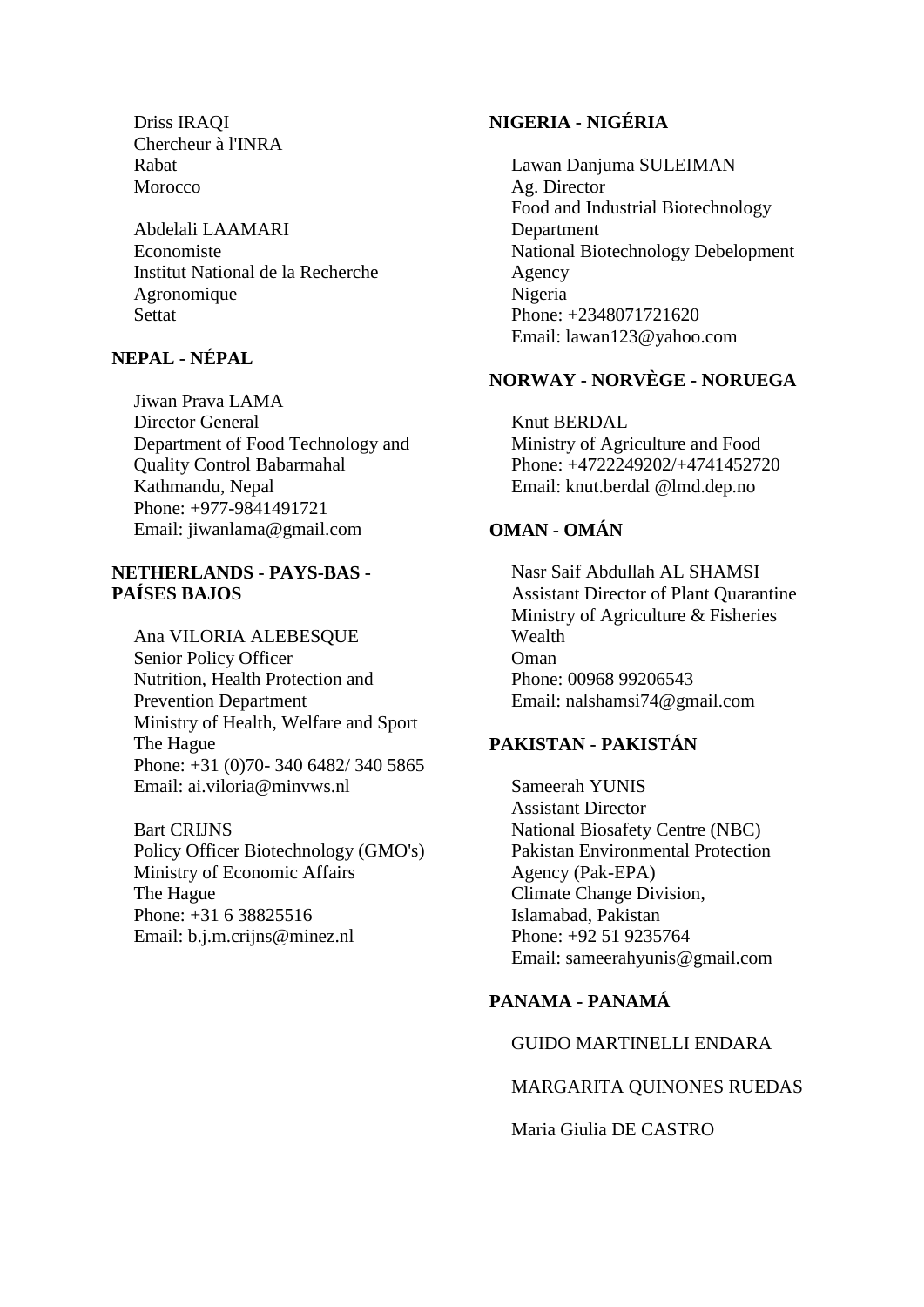#### **PARAGUAY**

Carlos VERA AGUILERA Encargado de Negocio a.i rimer Secretario Embajada del Paraguay en Italia

MOISÉS SANTIAGO BERTONI **HICAR** Director General de Planificación Ministerio de Agricultura y Ganadería (MAG) Paraguay

Linda OVELAR ORTIZ Primera Secretaria Embajada del Paraguay Italia

Silvana ROBLEDO OVELAR Embajada del Paraguay en Italia

#### **PHILIPPINES - FILIPINAS**

Antonio ALFONSO Program Coordinator Biotech Program Implementation Unit Department of Agriculture Quezon City Phone: (+632) 922-0057

Amparo AMPIL Officer in Charge Policy Research Service Department of Agriculture Quezon City

Lupino LAZARO, JR. Deputy Permanent Representative to FAO

Esteban PAGARAN Alternate Permanent Representative to FAO

#### **POLAND - POLOGNE - POLONIA**

Malgorzata WOZNIAK Head of Division of Genetic Resources and Genetically Modified Plants Ministry of Agriculture and Rural Development Warsaw Phone: +48 22 623 2336 Email: Malgorzata.Wozniak@minrol.gov.pl

## **REPUBLIC OF KOREA - RÉPUBLIQUE DE CORÉE - REPÚBLICA DE COREA**

Eun Jeong LEE Alternate Permanent Representative of Republic of Korea to FAO Email: eunjeonglee12@gmail.com

## **RUSSIAN FEDERATION - FÉDÉRATION DE RUSSIE - FEDERACIÓN DE RUSIA**

Irina BRAGINA Deputy Head Federal Service for Surveillance on CustomersRights Protection and Human Well-Being Moscow

Dmitry DOROKHOV Head of Plant Genome Laborator Centre "Bioengineering" Russian Academy of Sciences Moscow Email: dmitry.dorokhov@gmail.com

Yaroslav FEDOSOV Head of Division All-Russia State Centre for Quality and Standardization of Veterinary Drugs and Feed (VGNKI)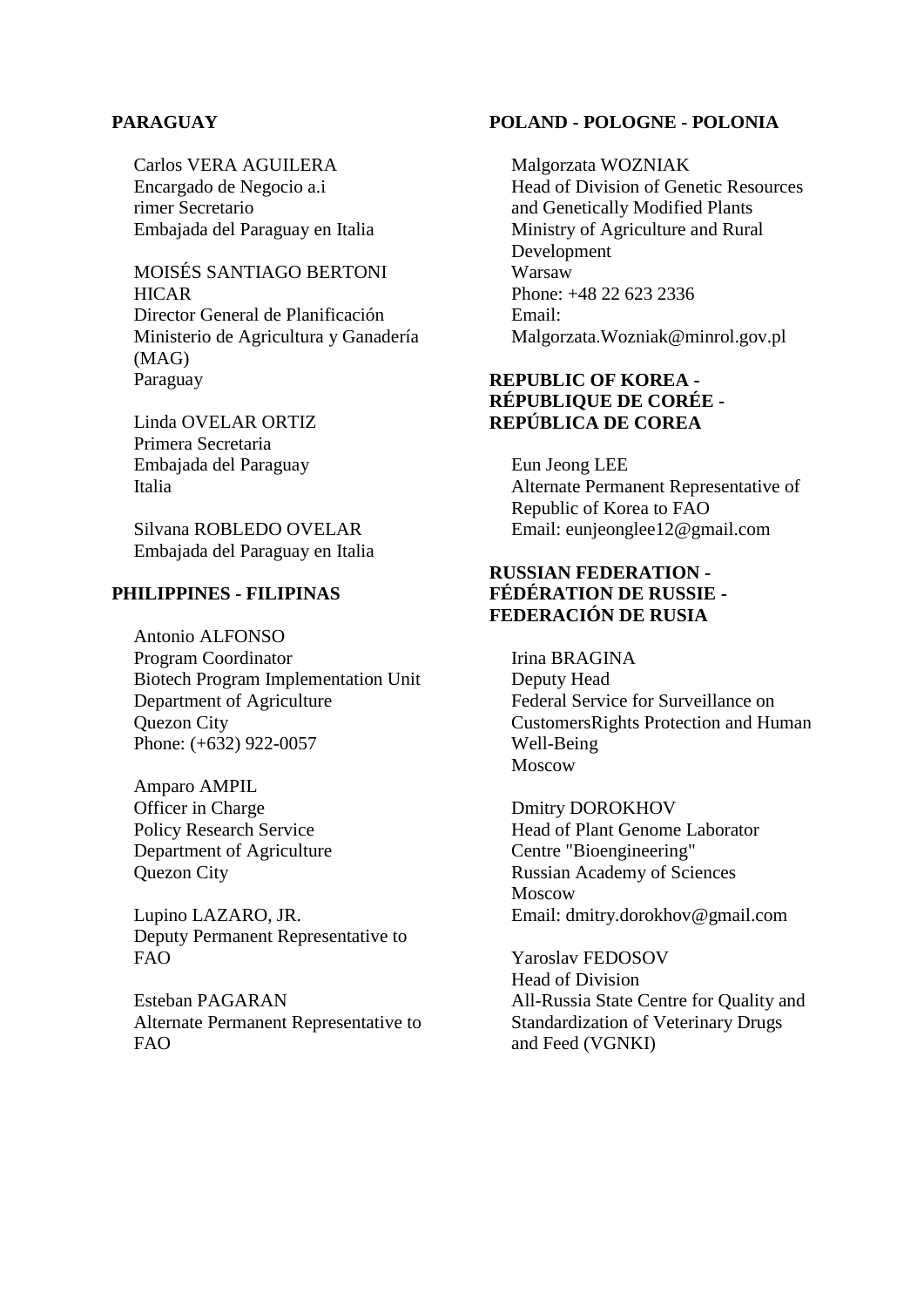Gennadiy IVANOV Deputy Head Department of Sanitary Inspection Management Federal Service for Surveillance on CustomersRights Protection and Human Well-Being Moscow

Eduard KIYKO Senior Expert Federal Service for Surveillance on CustomersRights Protection and Human Well-Being Moscow

Nikita LEBEDEV Head Department for Cooperation with the WTO and other International **Organizations** Federal Service for Veterinary and Phytosanitary Surveillance Moscow

Anton MINAEV Second Secretary Department of International **Organizations** Ministry of Foreign Affairs Moscow

Nadezhda TYSHKO Senior Research Scientist Institute of Nutrition, RAMS Moscow

Anatoly VELMATOV Deputy head of the Department Ministry of Agriculture Moscow Email: a.velmatov@polit.mcx.ru

## **SAINT KITTS AND NEVIS - SAINT-KITTS-ET-NEVIS - SAINT KITTS Y NEVIS**

Hiram Jerome WILLIAMS Bureau of Standards Multi-Purpose Lab Phone: 1-869-869-465-5279 Fax: 1-869-465-3852 Email: mplbos@gmail.com

#### **SAUDI ARABIA - ARABIE SAOUDITE - ARABIA SAUDITA**

Wared BASHIR ALRASHID **Officer** National Research Center for Agriculture and Livestock Riyadh Kingdom of Saudi Arabia

## **SLOVAKIA - SLOVAQUIE - ESLOVAQUIA**

Marieta OKENKOVÁ Counsellor Permanent Representative to FAO Rome Phone: 3393718432 Fax: 0636715265 Email: marieta.okenkova@mzv.sk

## **SOUTH AFRICA - AFRIQUE DU SUD - SUDÁFRICA**

Moshibudi Priscilla RAMPEDI Counsellor (Agricultural Affairs) Alternate Permanent Representative to FAO Rome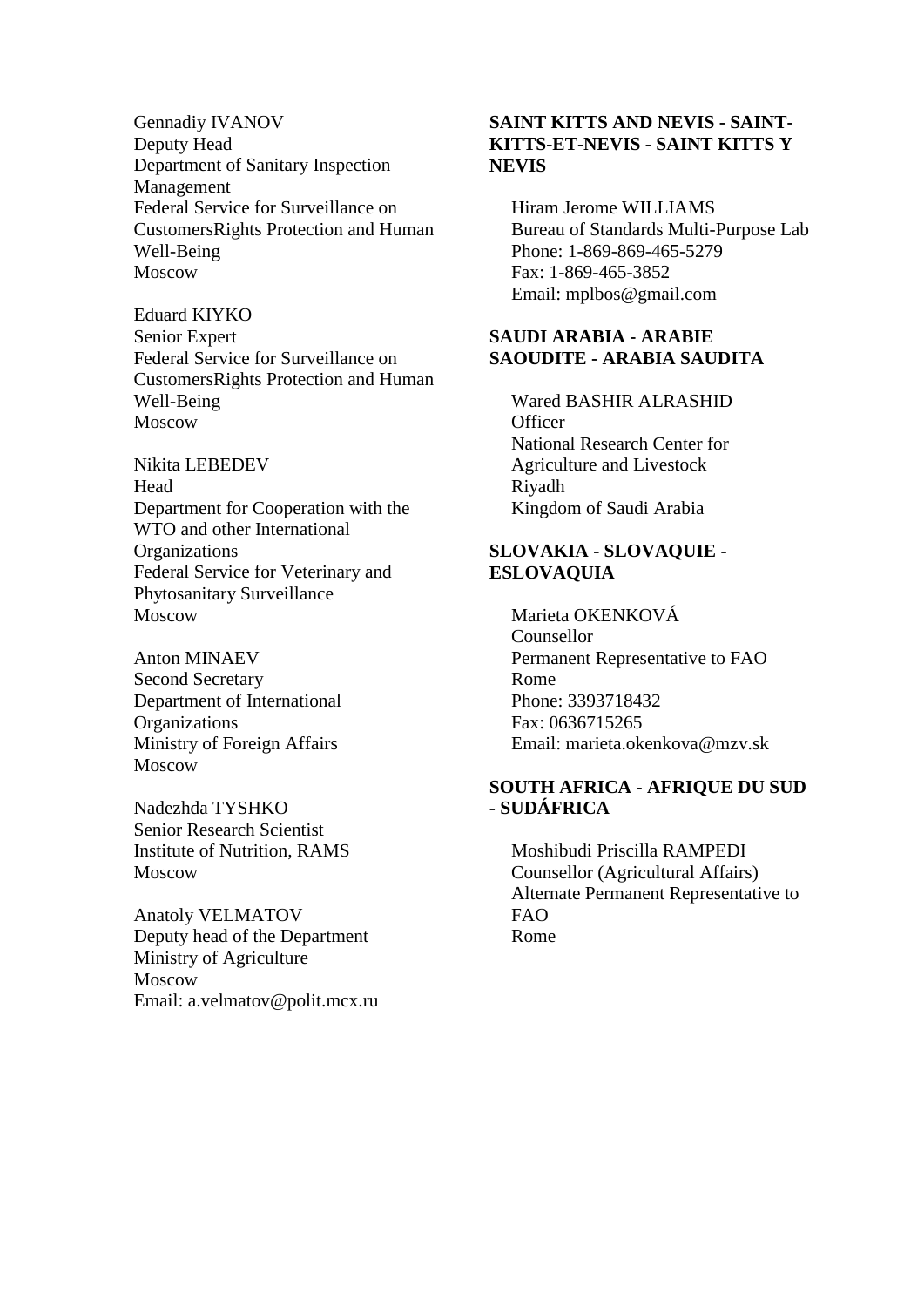## **SPAIN - ESPAGNE - ESPAÑA**

Santiago MENÉNDEZ DE LUARCA Consejero Representante Permanente Adjunto ante la FAO y el PMA Roma Phone: 06 6869539 Fax: 06 6873076 Email: smenendez@magrama.es

Ámparo RAMBLA GIL Consejera de Agricultura, Alimentación y Medio Ambiente Embajada de España Roma Phone: 06 6869539 Fax: 06 6873076 Email: arambla@tiscali.it

Francisco Jesús RECHE ANGULO Asistente Técnico Embajada de España Roma

Élias GUÍA LÓPEZ Agregado Agrícola Representante Permanente Alterno ante la FAO y el PMA Roma Phone: 06 68695 39 Fax: 06 6873076 Email: eguia@magrama.es

JOSÉ ANTONIO SOBRINO MATÉ Subdirección General de Medios de Producción Agrícolas y Oficina Española de Variedades Vegetales Dirección General de Producciones y Mercados Agrarios Ministerio de Agricultura, Alimentación y Medio Ambiente Phone: + 34 91 347 17 40

Email: jasobrino@magrama.es

**SRI LANKA**

Kethma YAPA RAJAPAKSHA Second Secretary/Alternate Permanent Representative of Sri Lanka to FAO Phone: (00 39 06) 8554560 Fax: (00 39 06) 84241670 Email: embassy@srilankaembassyrome.org

## **SUDAN - SOUDAN - SUDÁN**

Eisa IBRAHIM EL GAALI Vice-President Sudan Academy of Sciences Ministry of Science and Communications Khartoum Phone: + 249-912297863 Fax: 249-183471063 Email: elgaali@hotmail.com

Ula ABDELAZIZ MAKAAWI Agriculture Engineer Food Science and Technology Federal Ministry of Agticulture and Irrigation Khartoum Phone: 249918075475 Fax: +248 1 83 772046

Abla MALIK OSMAN MALIK Agricultural Counsellor Alternate Permanent Representative to FAO Rome

#### **SWAZILAND - SWAZILANDIA**

Dudu DUBE Principal Environmental Health Officer Ministry of Health Swaziland Phone: +268 76629280 Email: duduzdube@yahoo.co.uk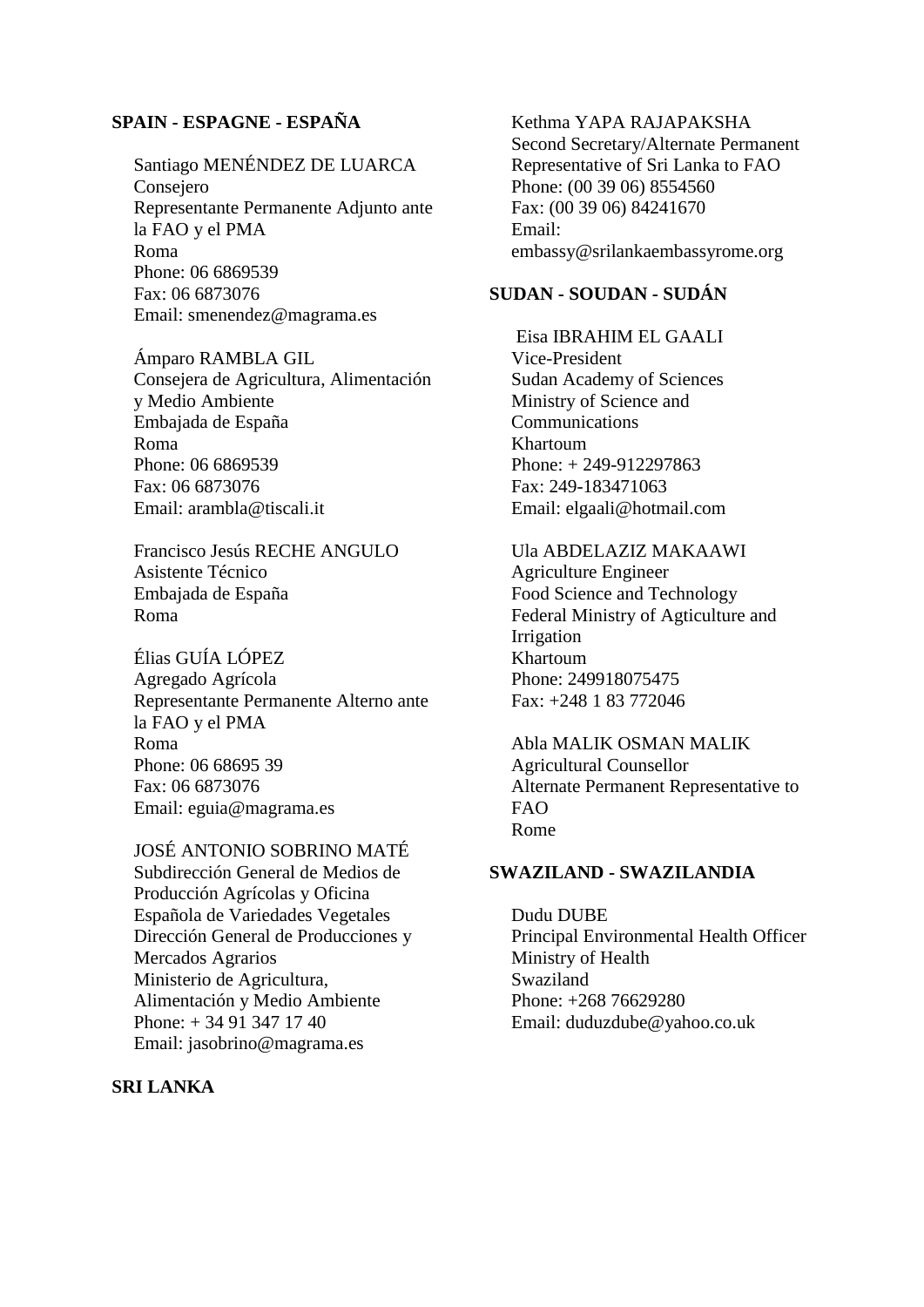## **SWEDEN - SUÈDE - SUECIA**

Anders WANNBERG Senior Administrative Officer Ministry for Rural Affairs Stockholm Phone: +46705190263 Email: anders.wannberg@regeringskansliet.se

## **SWITZERLAND - SUISSE - SUIZA**

Doris BÜHLER Collaboratrice scientifique Secteur Ressources génétiques et technologies Office fédéral de l'agriculture Berne Phone: +41 31 322 74 95 Email: doris.buehler@blw.admin.ch

## **THAILAND - THAÏLANDE - TAILANDIA**

RAPIBHAT CHANDARASRIVONGS Minister (Agriculture) Permanent Representative of Thailand to FAO

Piyawat NAIGOWIT First Secretary (Agriculture) Alternate Permanent Representative of Thailand to FAO

Federica VESCHI Assistant (Agriculture) Office of Agricultural Affairs Royal Thai Embassy

## **THE FORMER YUGOSLAV REPUBLIC OF MACEDONIA - L'EX-RÉPUBLIQUE YOUGOSLAVE DE MACÉDOINE - LA EX REPÚBLICA YUGOSLAVA DE MACEDONIA**

Boshko STOJKOSKI Associate in Unit for Food Safety of Food from Non-Animal Origin - GMO Food and Veterinary Agency Treta Makedonska Brigada Skopje Phone: 0038970409462 Fax: 0038922457871 Email: bstojkoski@fva.gov.mk

## **TOGO**

KOSSI E. KPEMOUA DOCTEUR EN PHYTOPATHOLOGIE ET EN BIOTECHNOLOGIE VEGETALE Phone: 0022890018757 Email: kossi.kpemoua@gmail.com

## **TURKEY - TURQUIE - TURQUÍA**

Ali Osman SARI Ministry of Food, Agriculture and Livestock Ankara Phone: +903123157629 Email: aosari@tagem.gov.tr

#### Ali ALMA

Hilmi Ergin DEDEOGLU Counsellor Alternate Permanent Representative to FAO Rome Email: hilmi.ergin@tarim.gov.tr

Emin GURE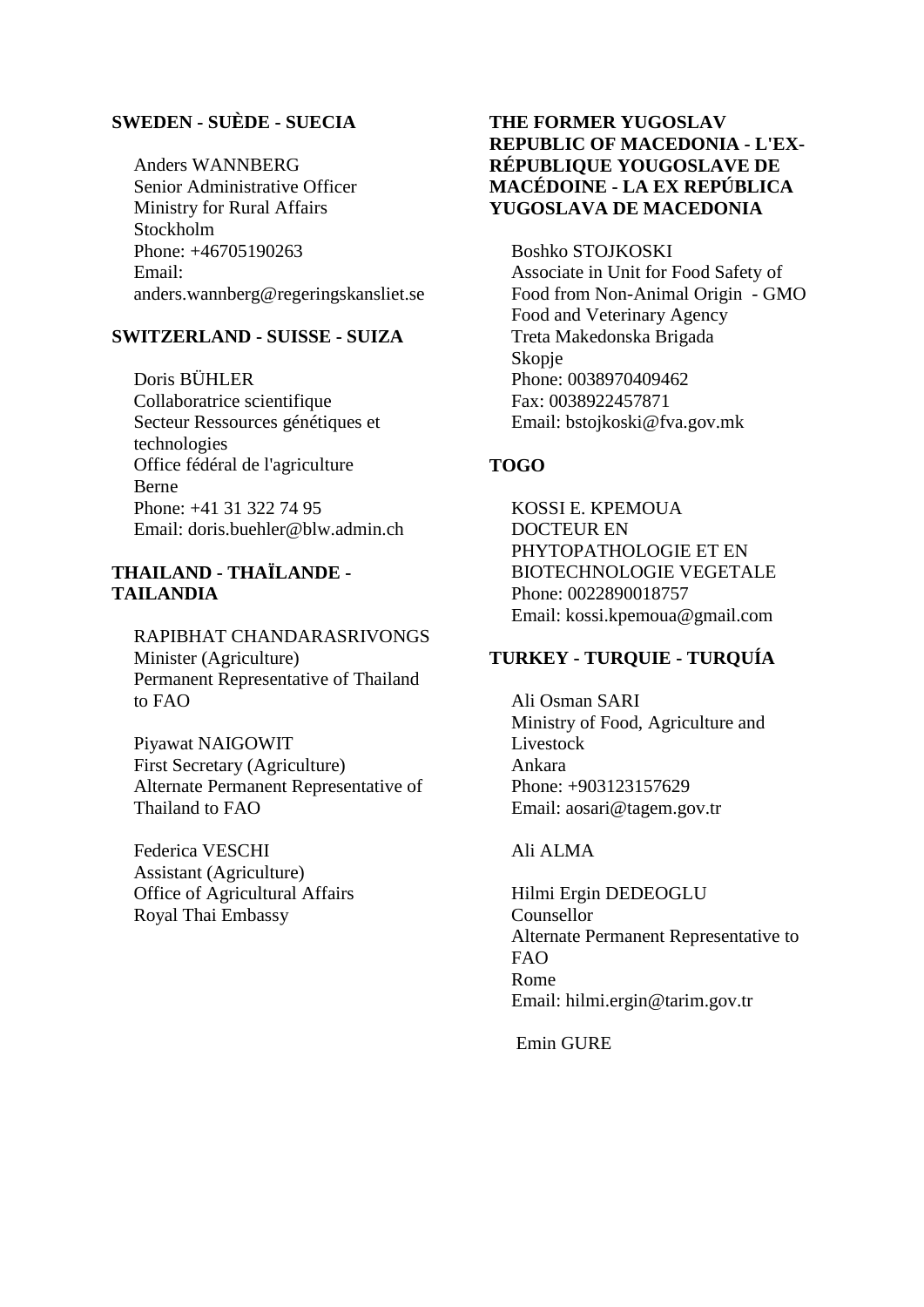#### **UGANDA - OUGANDA**

Andrew KIGGUNDU Principal Research Officer Head, Biodiversity and Biotechnology Programme National Agricultural Research Laboratories Institute Kampala Phone: +256414566102 Fax: +256414566381

#### Hakim MUFUMBIRO BALIGEYA

Standards Officer (Food Standards) Ag. Head, Food and Agriculture Standards Division Institution Uganda National Bureau of Standards Kampala Phone: +256414505995 Fax: +256414286123 Email: hakim.mufumbiro@unbs.go.ug

Robert Sabiiti Alternate Permanent Representative to FAO, IFAD and WFP. Phone: +3906 30892889 Fax: +3906321688 Email: rsabiiti@yahoo.com

#### **UNITED KINGDOM - ROYAUME-UNI - REINO UNIDO**

Sandy LAWRIE Head of Novel Foods Unit Food Standards Agency London

Keith MILLAR Head of Animal Feed and Animal By-Products Food Standards Agency London

## **UNITED REPUBLIC OF TANZANIA - RÉPUBLIQUE-UNIE DE TANZANIE - REPÚBLICA UNIDA DE TANZANÍA**

Ayoub MNDEME Agriculture Attache Phone: 0633485820 Fax: 0633485828 Email: mndemeay@gmail.com

## **UNITED STATES OF AMERICA - ÉTATS-UNIS D'AMÉRIQUE - ESTADOS UNIDOS DE AMÉRICA**

Sharon BOMER LAURITSEN Assistant USTR Agricultural Affairs Office of the U.S. Trade Representative Washington, D.C. Phone: (202) 395-6127 Email: Sharon\_E\_BomerLauritsen@ustr.eop.g ov

Jack A. BOBO Senior Advisor for Biotechnology Biotech and Textile Trade Policy Division U.S. Department of State Washington, D.C. Phone: (202)-647-1647 Email: boboja@state.gov

George DOUVELIS Acting Agriculture Counselor Foreign Agricultural Service U.S. Mission to the UN Agencies Rome Phone: (39) 06-4674-3507 Email: George.Douvelis@fas.usda.gov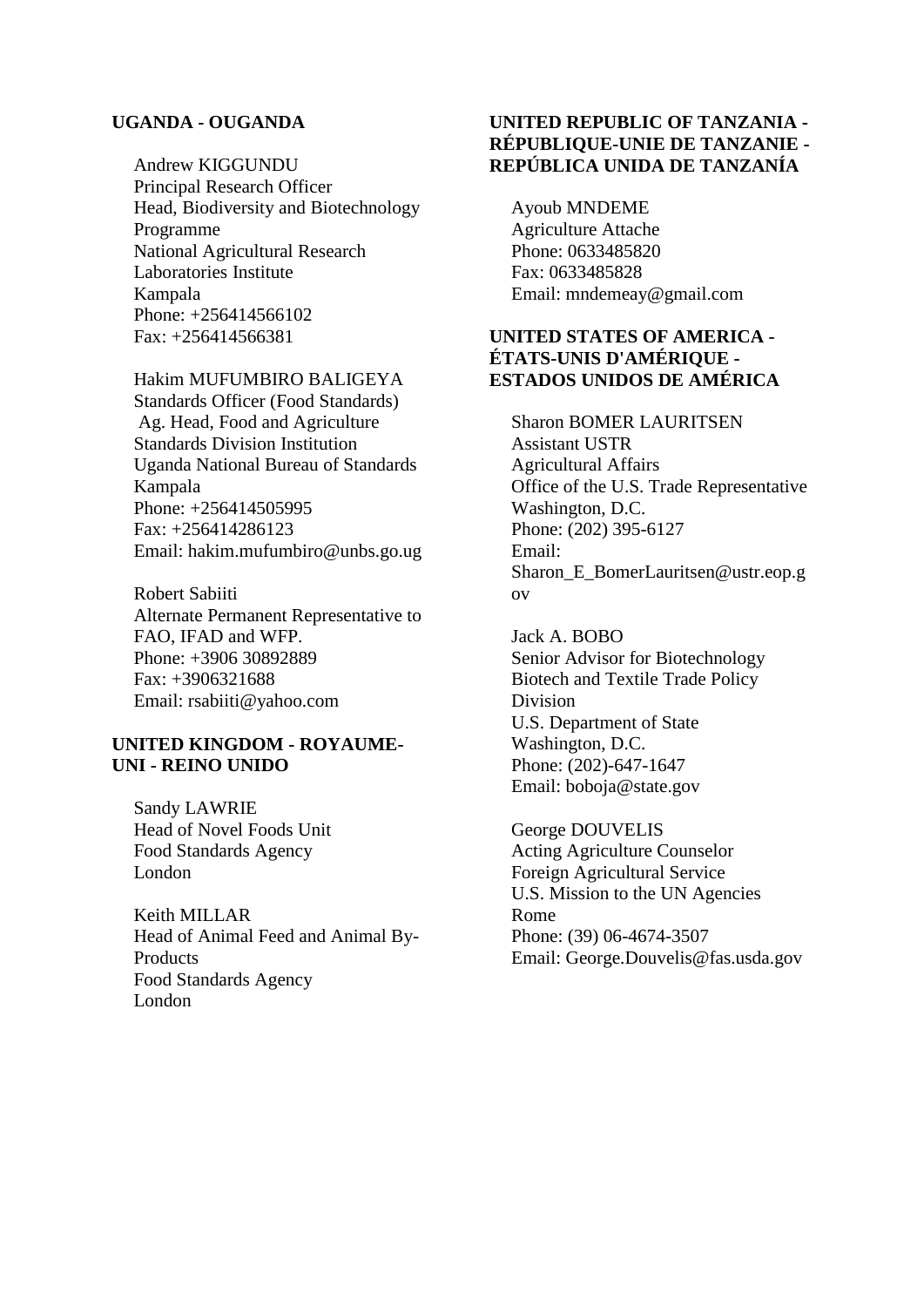Pesach LUBINSKY Science Advisor New Technologies and Production Methods Division Office of Agreements and Scientific Affairs Foreign Agricultural Service U.S. Department of Agriculture Washington, D.C. Phone: (202) 720-0629 Email: pace.lubinsky@fas.usda.gov

Michael G. SCHECHTMAN Biotechnology Coordinator Office of Pest Management Policy Agricultural Research Service U.S. Department of Agriculture Washington, D.C. Phone: (202) 720-3817 Email: michael.schechtman@ars.usda.gov

Laura SCHWEITZER-MEINS Agricultural Specialist US Department of Agriculture U.S. Mission to the UN Agencies Rome Phone: +39 06-4674-3508 Email: Laura.Schweitzer@fas.usda.gov

Lucyna KURTYKA Global Lead, Food Policy & Int'l **Organizations** Monsanto Phone: (202) 383-2861 Email: lucyna.k.kurtyka@monsanto.com

Imad SAAB Senior Biotech Business Affairs Manager DuPont Pioneer Phone: 515-240-2246 (mobile); 515- 535-2124 (desk) Email: Imad.saab@pioneer.com

Paul B. GREEN International Trade Consultant Washington,DC Phone: 202-236-3732 Email: pbgreendc@gmail.com

## **URUGUAY**

Gonzalo SOUTO Oficina dede Programación y política Agropecuaria (OPYPA) Ministerio de Ganadería, Agricultura y Pesca Phone: +598 24104155 int 333 Fax: +598 24126331 Email: gsouto@mgap.gub.uy

Oscar PIÑEYRO Representante Permanente Alterno de Uruguay ante la FAO Phone: 06 4821776 Fax: 06 4823695 Email: uruit@ambasciatauruguay.it

## **VENEZUELA (BOLIVARIAN REPUBLIC OF) - VENEZUELA (RÉPUBLIQUE BOLIVARIENNE DU) - VENEZUELA (REPÚBLICA BOLIVARIANA DE)**

Gladys URBANEJA DURAN Embajadora Representante Permanente ante la FAO Roma

Luis ALVAREZ FERMIN

Manuel CLAROS OVIEDO

Claudia SILVA ASISTENTE

Margarita VIGNEAUX ASISTENTE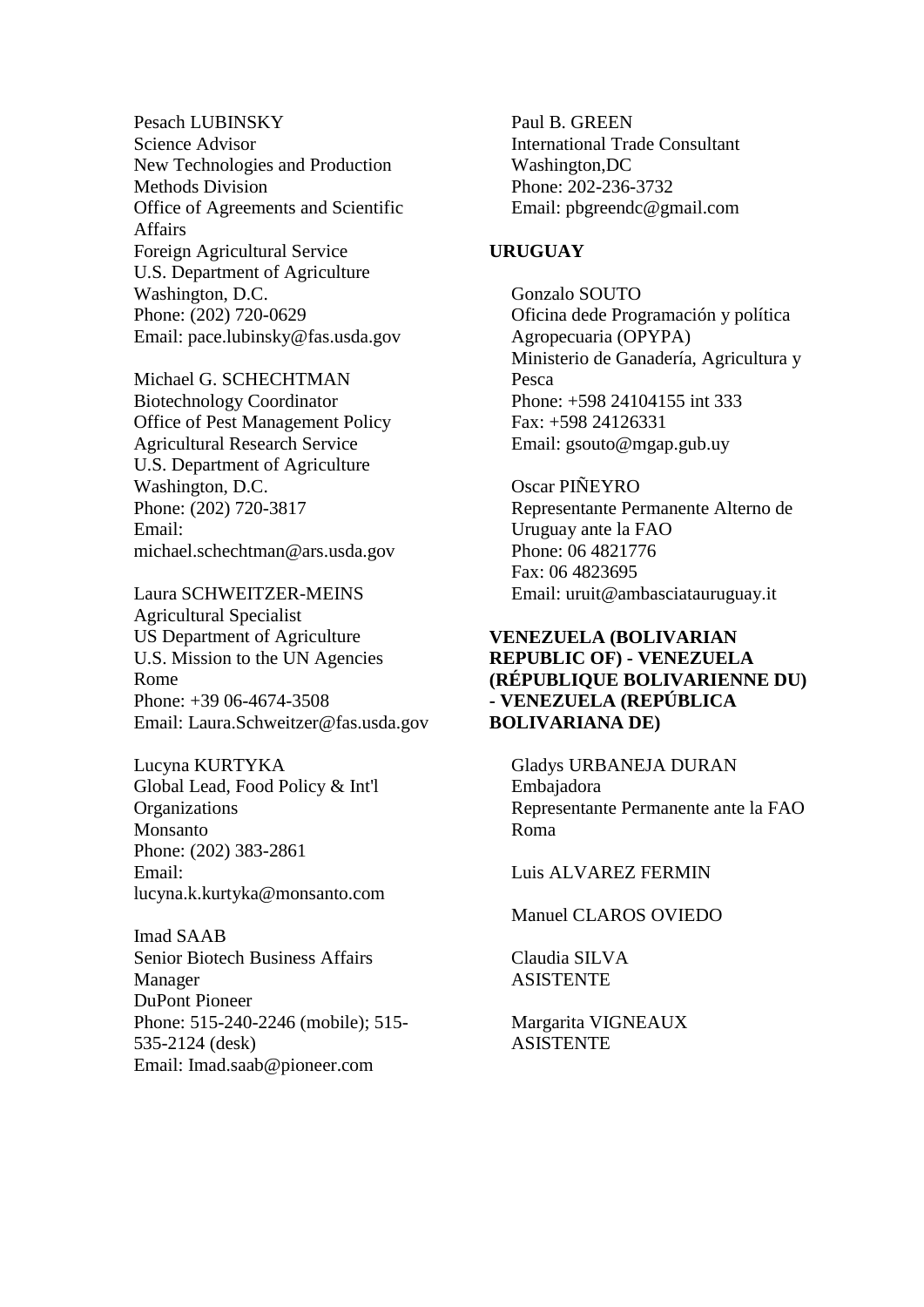## **YEMEN - YÉMEN**

Khalid AL-AKWA Ambassador Embassy of the Republic of Yemen Rome Email: segreteria@yemenembassy.it

Maeen A. A. AL-JARMOUZI Yemen National Genetic Resources Center Agricultural Research and Extension Authority, Dhamar Ministry of Agriculture and Irrigation Sana'a Email: maeen1@yahoo.com

Haytham SHOJA'AADIN Deputy Permanent Representative Embassy of the Republic of Yemen Rome Email: segreteria@yemenembassy.it

Abdullah AL-NA'AMI Alternate Permanent Representative Embassy of the Republic of Yemen Rome Email: segreteria@yemenembassy.it

Mahmoud AL-ASHWAL Alternate Permanent Representative Embassy of the Republic of Yemen Rome Email: segreteria@yemenembassy.it

## **ZAMBIA - ZAMBIE**

Kayoya MASUHWA First Secretary Alternate Permanent Representative to FAO Rome

#### **ZIMBABWE**

Shepard S. GWENZI Chargé d'Affairs a.i., Minister Counsellor Alternate Permanent Representative to FAO Rome Phone: 0668308282 Fax: 0668308324 Email: zimrome-wolit@tiscali.it

Placida Shuvai CHIVANDIRE Counsellor Alternate Permanent Representative to FAO Rome Phone: 0668308282 Fax: 0668308324 Email: zimrome-wolit@tiscali.it

Joseph L.N. SIKOSANA Director of Animal and Pastures Research Ministry of Agriculture, Mechanization and Irrigation Development Harare Phone: +390668308282 Fax: +390668308324 Email: zimrome-wolit@tiscali.it

## **OBSERVERS**

June Ann ARNOLD Head of Trade policy The Grain and Feed Trade Association (Gafta) Phone: + 41 (0) 22 732 45 77 Email: JuneArnold@gafta.com

Delphine CARRON Regulatory Affairs Manager EuropaBio Phone: +32 2 739 11 61 Email: d.carron@europabio.org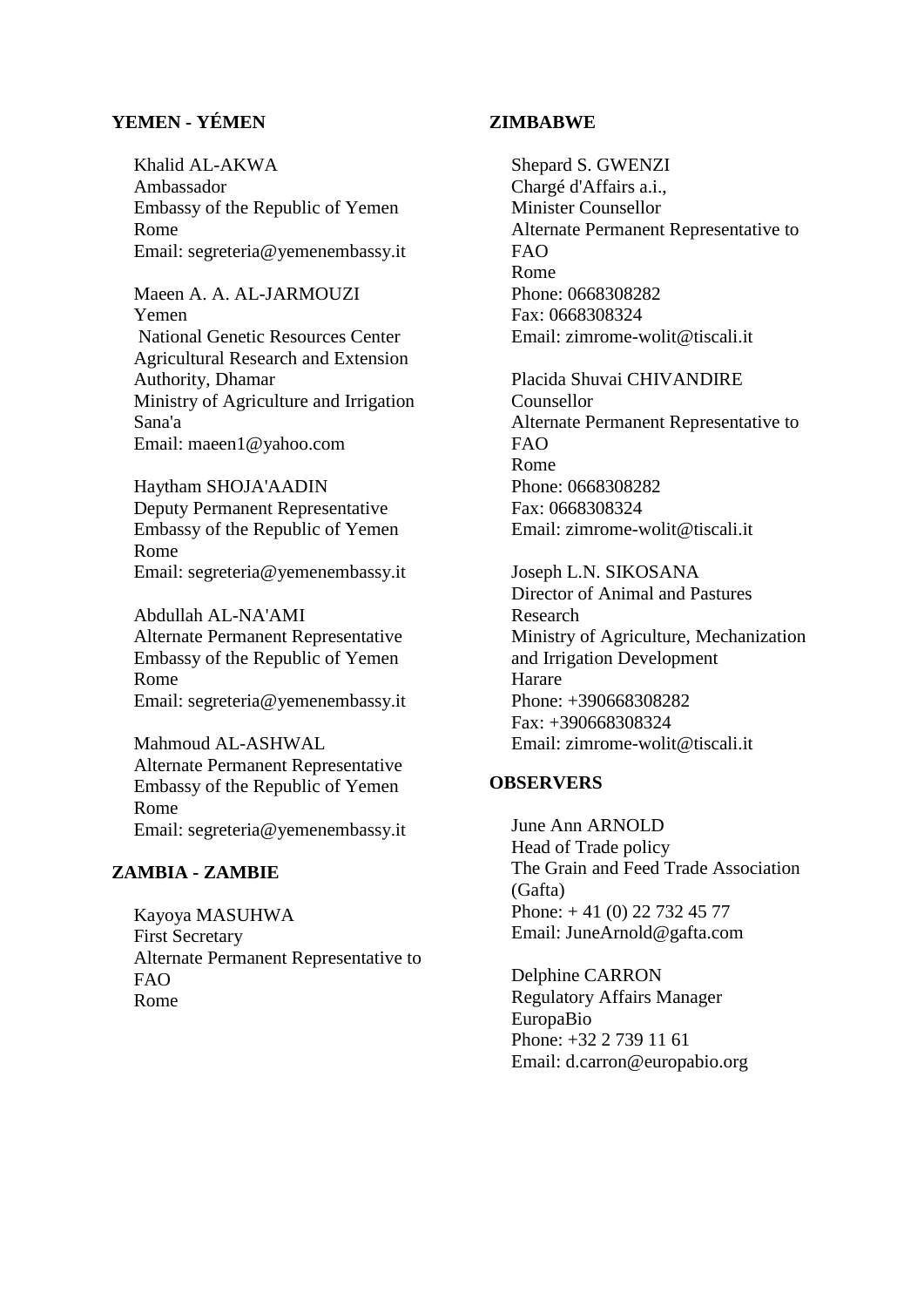Omar DZHUMAGALIEV Deputy Head of Phytosanitary Measures Division Eurasian Economic Commission Email: odzhu@eecommission.org

Walter Kirk MILLER Secretary The Grain and Feed Trade Association (Gafta) Email: post@gafta.com

ANTONIO ONORATI President **CROCEVIA** Phone: +393408219456 Email: Antonio.onorati48@gmail.com

Lucy SHARRATT Researcher ETC Group Phone: +1 613 241 2267 ext 25 Email: coordinator@chan.ca

Irina Georgievna SHPAK Advisor, Technical Regulation Methodology Division Eurasian Economic Commission Phone: + 7 (495) 669-24-00 (ext. 5145) Email: shpak@eecommission.org

Valery SITNIKOV Head of Veterinary Measures Division Eurasian Economic Commission Phone: +7 495 669 24 00 add 5173 Email: sitnikov.v@eecommission.org

Carmen VICIEN Consultor Senior ILSI Research Foundation Center for Environmental Risk Assessment Phone: +54 (11) 48163259 Email: cvicien@gmail.com

Stephen A. YARROW Vice president Plant Biotechnology CropLife Canada Phone: +(613) 291-7601 Email: yarrows@croplife.ca

#### **SPEAKERS**

José FALCK-ZEPEDA INTERNATIONAL FOOD POLICY RESEARCH INSTITUTE (IFPRI) USA Phone: +1.202.862.8158 Fax: +1.202.467.4439 EMAIL: J.FALCK-ZEPEDA@CGIAR.ORG

Teresa BABUSCIO **COCERAL** Phone: 0032.2.502.08.08 Fax: 0032.2.502.60.30 Email: Teresa.Babuscio@coceral.com

Michael HANSEN Senior Scientist Consumers Union/Consumers International Phone: +1-914-378-2452 Email: mhansen@consumer.org

Gijs KLETER RIKILT Institute of Food Safety Part of Wageningen UR The Netherlands Phone: +31-317-480425 Fax: +31-317-417717

Esther KOK Expert for the FAO, RIKILT Wageningen UR The Netherlands Phone: +31 (317) 480252/283 Fax: +31 (317) 417717 Email: esther.kok@wur.nl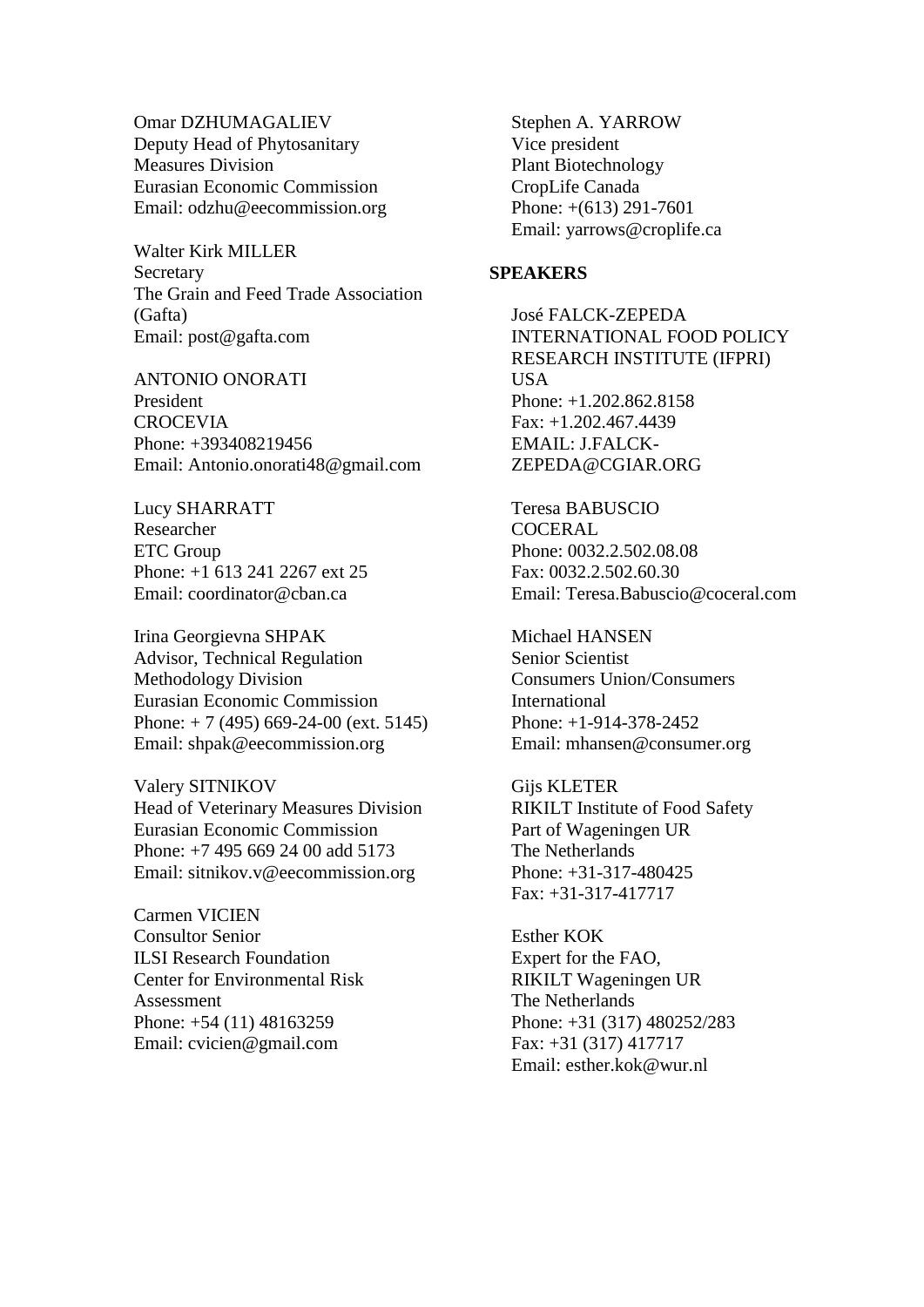**REPRESENTATIVES OF UNITED NATIONS AND SPECIALIZED AGENCIES REPRÉSENTANTS DES NATIONS UNIES ET INSTITUTIONS SPÉCIALISÉES REPRESENTANTES DE NACIONES UNIDAS Y ORGANISMOS ESPECIALIZADOS**

**ORGANISATION FOR ECONOMIC CO-OPERATION AND DEVELOPMENT (OECD) ORGANISATION DE COOPÉRATION ET DE DÉVELOPPEMENT ÉCONOMIQUES ORGANIZACIÓN PARA LA COOPERACIÓN Y EL DESARROLLO ECONÓMICOS**

Peter KEARNS Phone: +33 1 4524 1677 Fax: +33 1 4430 6180 Email: Peter.KEARNS@oecd.org

#### **UNITED NATIONS ENVIRONMENT PROGRAMME (UNEP) PROGRAMME DES NATIONS UNIES POUR L'ENVIRONNEMENT**

## **PROGRAMA DE LAS NACIONES UNIDAS PARA EL MEDIO AMBIENTE**

Alex OWUSU-BINEY Phone: +254207624066 Email: Alex.Owusu-Biney@unep.org

# **WORLD HEALTH ORGANIZATION (WHO) ORGANISATION MONDIALE DE LA SANTÉ ORGANIZACIÓN MUNDIAL DE LA SALUD**

Awa AIDARA-KANE Coordinator Foodborne and Zoonotic Diseases Department of Food Safety and Zoonoses Health Security and Environment (HSE) World Health Organization Phone: +41 22 791 2403 Fax: +41 22 791 4807 Email: aidarakanea@who.int

### **WORLD TRADE ORGANIZATION (WTO) ORGANISATION MONDIALE DU**

**COMMERCE ORGANIZACIÓN MUNDIAL DEL COMERCIO**

Christiane WOLFF Counsellor World Trade Organization Phone: +41 22 739 5536 Fax: +41 22 739 5760 Email: [Christiane.Wolff@wto.](mailto:Christiane.Wolff@wto)org

## **CODEX ALIMENTARIUS**

Tom HEILANDT Officer-in-Charge, Secretary Codex Alimentarius Phone: +390657054384 Email: Tom.Heilandt@fao.org

## **FOOD AND AGRICULTURE ORGANIZATION OF THE UNITED NATIONS (FAO)**

Maria Helena SEMEDO Deputy Director General Natural **Resources** Phone: +390657052060 Email: DDG-N@fao.org